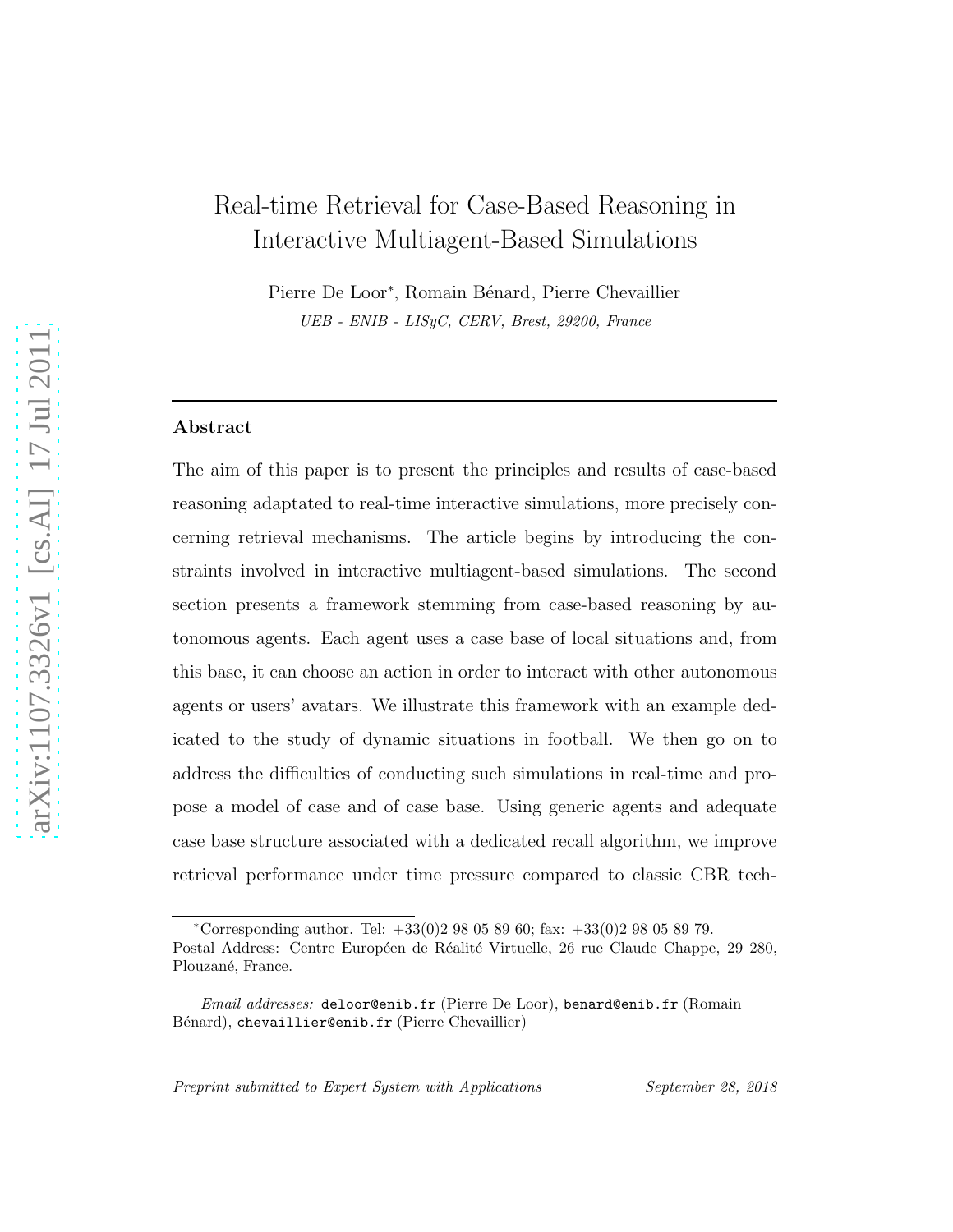niques. We present some results relating to the performance of this solution. The article concludes by outlining future development of our project. *Key words:* case-based reasoning, simulation, real-time, multiagent system

#### 1. Introduction

Videogame technologies have recently begun to be used for the purposes of scientific simulation and visualization [\(Ferey et al. \(2008](#page-21-0))), industrial and military training [\(Gonzalez and Ahlers \(1998](#page-22-0)); [Buche et al. \(2004\)](#page-21-1)), and finally medical and health training and education [\(Volbracht et al. \(1998\)](#page-23-0); [Bideau et al. \(2003\)](#page-20-0)). Within these simulations, users can interact with autonomous agents and/or human avatars of team members [\(Raybourn \(2007](#page-23-1))).

Unlike video games, these simulations tend not to focus on the quality of graphical representations or animation which are not always necessary for optimizing understanding of these situations [\(Metoyer and Hodgins](#page-23-2) [\(2000](#page-23-2))). The most important point is to ensure variability and sponteneity within the simulation. The present paper adresses this issue in dynamic and collaborative situations. Unlike procedural activities, dynamic and collaborative situations cannot easily be defined by sequences of rules as there are an infinite number of possible situations. These situations result from local interaction beetwen participants unaware of the overall situation. It is therefore possible to simulate such dynamics using autonomous agents interacting with one or more users. In this case, decision-making is a rapid process largely influenced by context, and therefore partial perception, time limitations, high stakes, uncertainty, unclear goals, and organizational constraints [\(Argilaga and Jonsson \(2003](#page-20-1)); [Kofod-Petersen and Mikalsen \(2005\)](#page-22-1)). Conse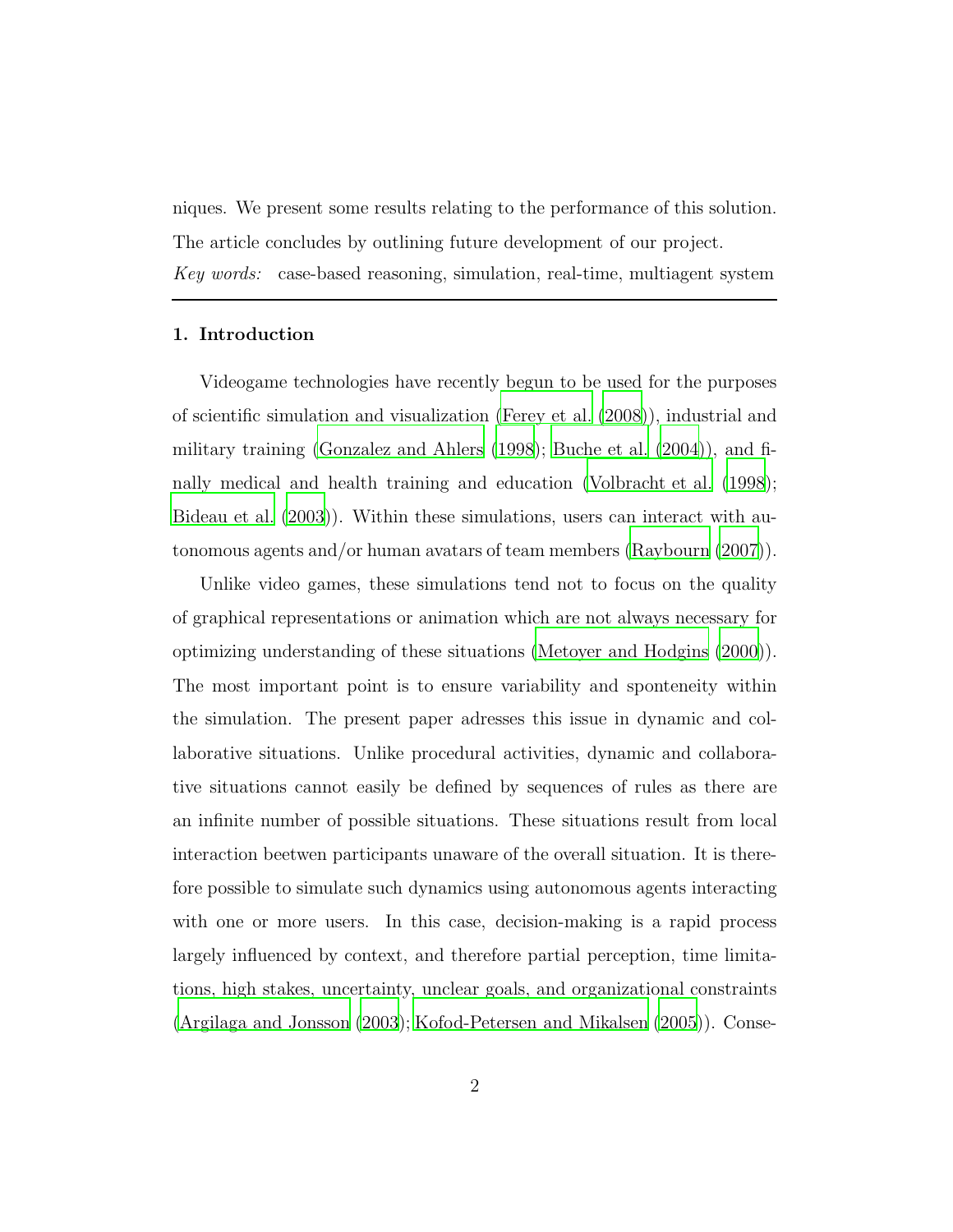quently, the outcomes of agents' actions are unpredictable but can be qualified as more or less believable than real-life experience. Moreover, the objective is to simulate adaptive behaviors capable of reacting to many different situations with some variability.

Credibility depends on psychological and subjective considerations [\(Loyall et al.](#page-23-3) [\(2004\)](#page-23-3)) and is difficult to quantify. Systematic approaches, such as defining an explicit set of rules [\(Laird and Duchi \(2000](#page-22-2))), or automatically learning rules [\(Sanza et al. \(1999](#page-23-4))), therefore conflict with believability. Even if these lastest methods are used to define behaviors in simulating collaborative and dynamic situations [\(Ros et al. \(2006](#page-23-5))), they are based on the optimization of "simple" criteria (for example, an agent's score, or time taken to complete a task). Consequently, the resulting behavior is efficient, but unnatural and unsuitable for human learning.

Another approach is available to interactively construct dynamic and collaborative situations: the use of case-based reasoning (CBR) [\(Aamodt and Plaza](#page-20-2) [\(1994\)](#page-20-2)) in association with context modeling [\(Gonzalez and Ahlers \(1998\)](#page-22-0); Brézillon (1999), Bénard et al. (2006)). Case-based reasoning stems from analogous reasoning [\(Kolodner \(1993\)](#page-22-3); [Riesbeck and Schank \(1989\)](#page-23-6); [Eremeev and Varshavsky](#page-21-3) [\(2006\)](#page-21-3)), which is particularly relevant for addressing decision-making in dynamic and collaborative situations [\(Bossard et al. \(2006\)](#page-20-4)). Context relies on all the elements perceived at any one time by a given agent which might influence its decision-making. This concept arises from ecological psychology [\(Gibson \(1958](#page-21-4))) and is strongly linked with naturalistic decision making [\(Klein \(2008\)](#page-22-4)). This article mainly addresses the principal difficulty faced when using CBR in this way: maintaining performance in real-time. The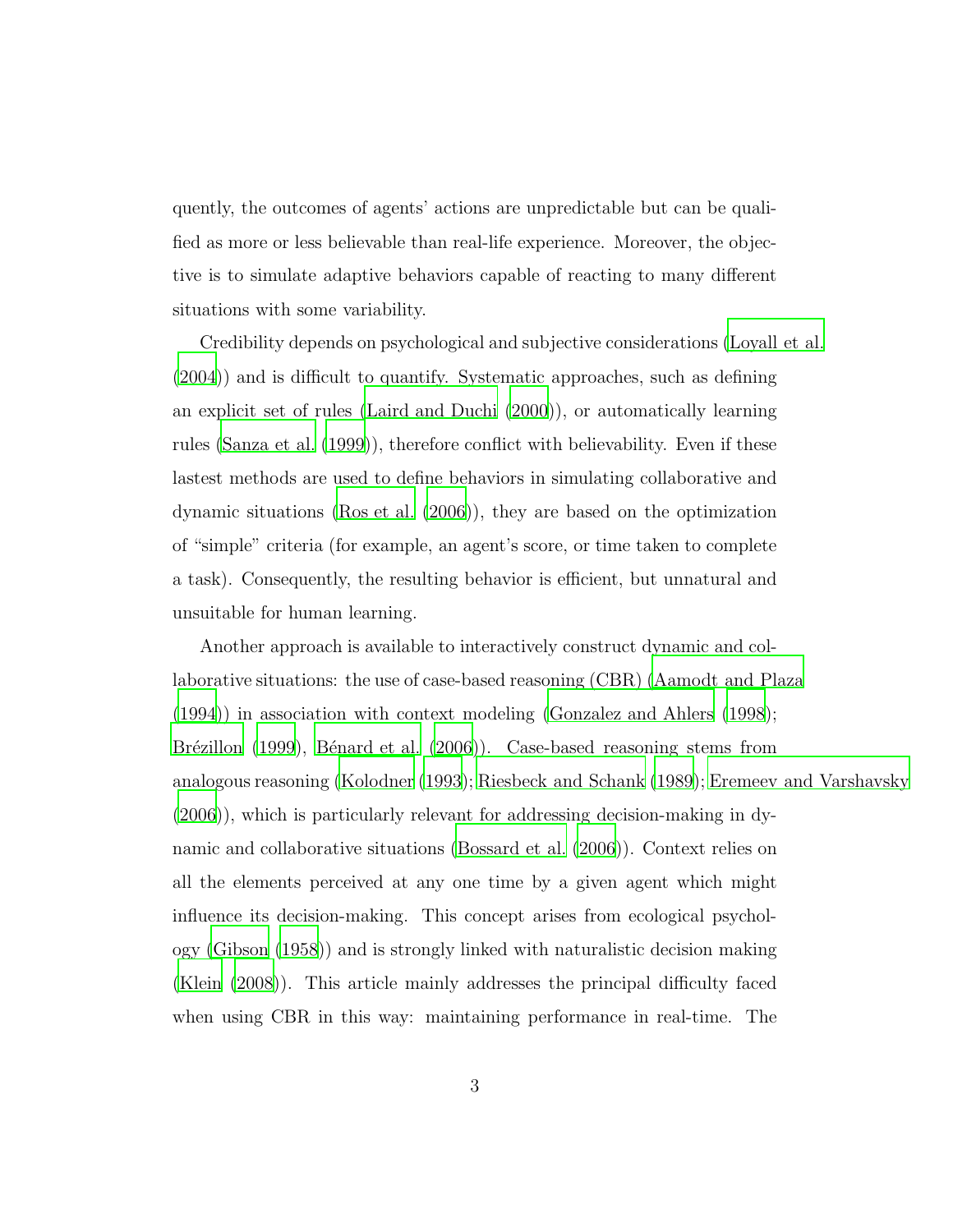time needed to retrieve a case increases with the size of the base multiplied by the number of autonomous agents. For real-time purposes, it is unacceptable for the time taken to make a decision to be linearly dependent on the size of the base (time taken to scan the base), as it is subject to great variation. Depending on the domain in which CBR is applied, the size of the base may increase with experience, or by means of machine learning algorithms executed during experimental sessions etc. Moreover, the term "dynamic situation" implies that, at any given time, agents must be able to carry out an action even if it is not the best one. Nevertheless, it is important to be aware that, even when these decisions may be inappropriate, they are the result of heuristics and are not merely random. Experts also claim that perceptions guide actions and that not all perceptions are equal, but rather they depend on their implication in the decision [\(Klein \(2008](#page-22-4))). It is therefore important to highlight the fact that incorrect or incomplete perceptions may lead to inappropriate actions. Such approximate perception is attributed to a lack of time available to perceive.

These principles can be implemented using the architecture presented here in this paper. This architecture will be able to model 1) that some perceptions are more relevant than others in making decisions (under time pressure, agents will focus on these perceptions first), and 2) that the shorter the time, the worse the perception, and therefore decisions made due to that perception, will be.

This article is divided into three main parts: section [2](#page-4-0) describes CBR and a context model associated to each case. An application, *CoPeFoot*, is used to illustrate this proposal. Section [3](#page-10-0) addresses a real-time adaptation of case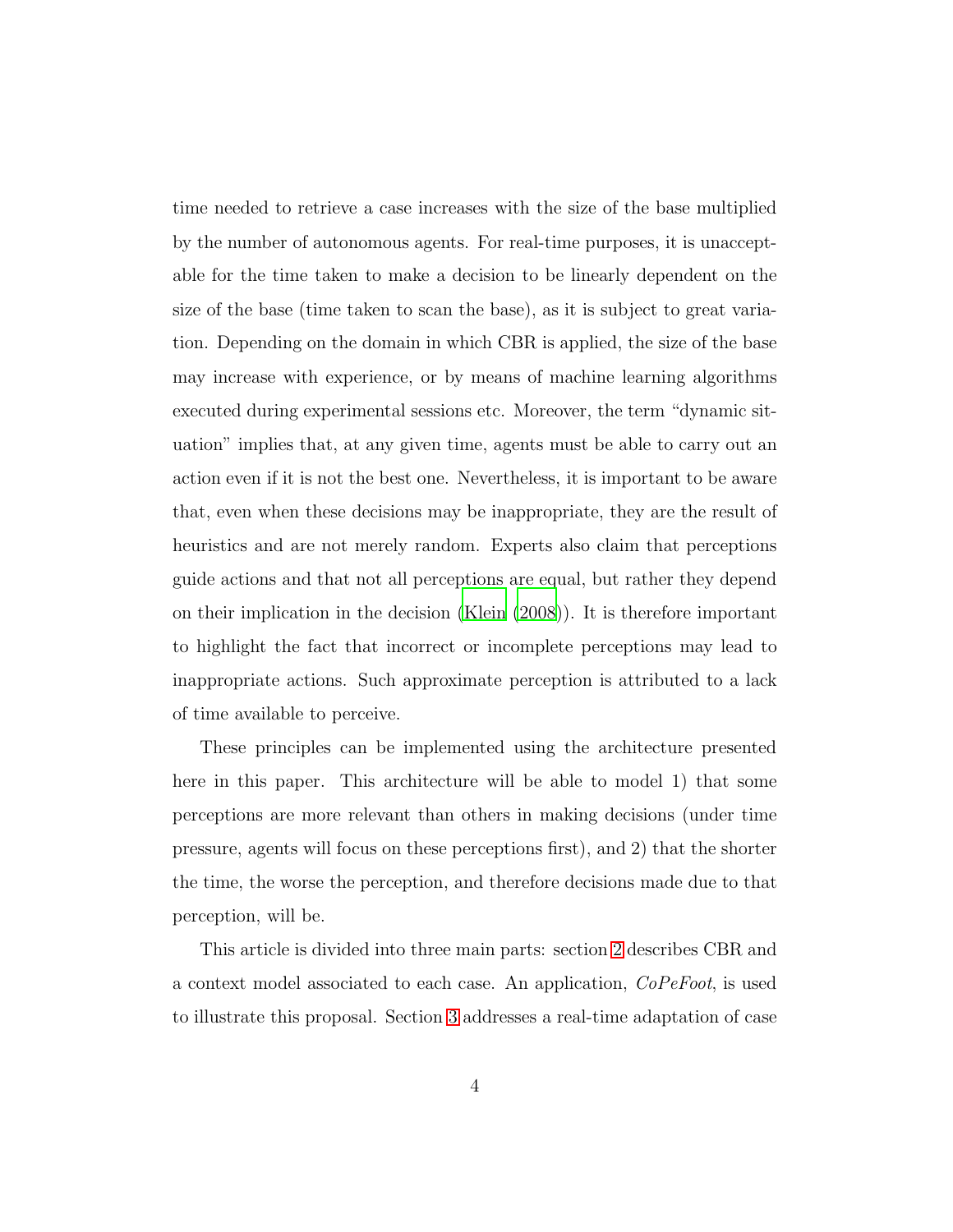retrieval. Section [4](#page-15-0) shows how this proposition improves recall results and system precision under real-time constraints. These results are also discussed in preparation for the conclusion in section [5.](#page-19-0)

#### <span id="page-4-0"></span>2. CBR for Decision-Making in Virtual Agents

Case-based reasoning stems from analogous reasoning which states that each situation encountered can be associated with another similar well-known and appropriately-resolved situation. The difficulty is in defining how to associate situations in order to choose the most relevant, and to adapt one situation to fit another. The principles of case-based reasoning are summarized in figure [1.](#page-27-0) When the expert system encounters a problem *(case target)* it searches for a similar case in its base *(case source)* which is associated with a solution *(solution(source))*. It then adapts either *(solution(source))* or the resolution derived from case source to *(solution(source))*, in order to define the solution *(solution(target))*. The main advantage is that it is unnecessary to detail an exhaustive resolution mechanism which can become so complex that it is in fact unknown. The adaptation step concerns either the resolving procedure or the solution directly [\(Lieber \(2007](#page-22-5)); [Cordier et al. \(2006](#page-21-5))).

An application of CBR to decision-making in autonomous agents in interactive simulations is illustrated in figure [2.](#page-28-0) Each autonomous agent uses CBR to choose its subsequent decisions within the simulation.

The *context box* is the process of abstraction which extracts semantic information from features perceived in the simulated world. More precisely, whereas simulations produce low-level information like changes in the positions of objects, the *context box* gives information such as the qualitative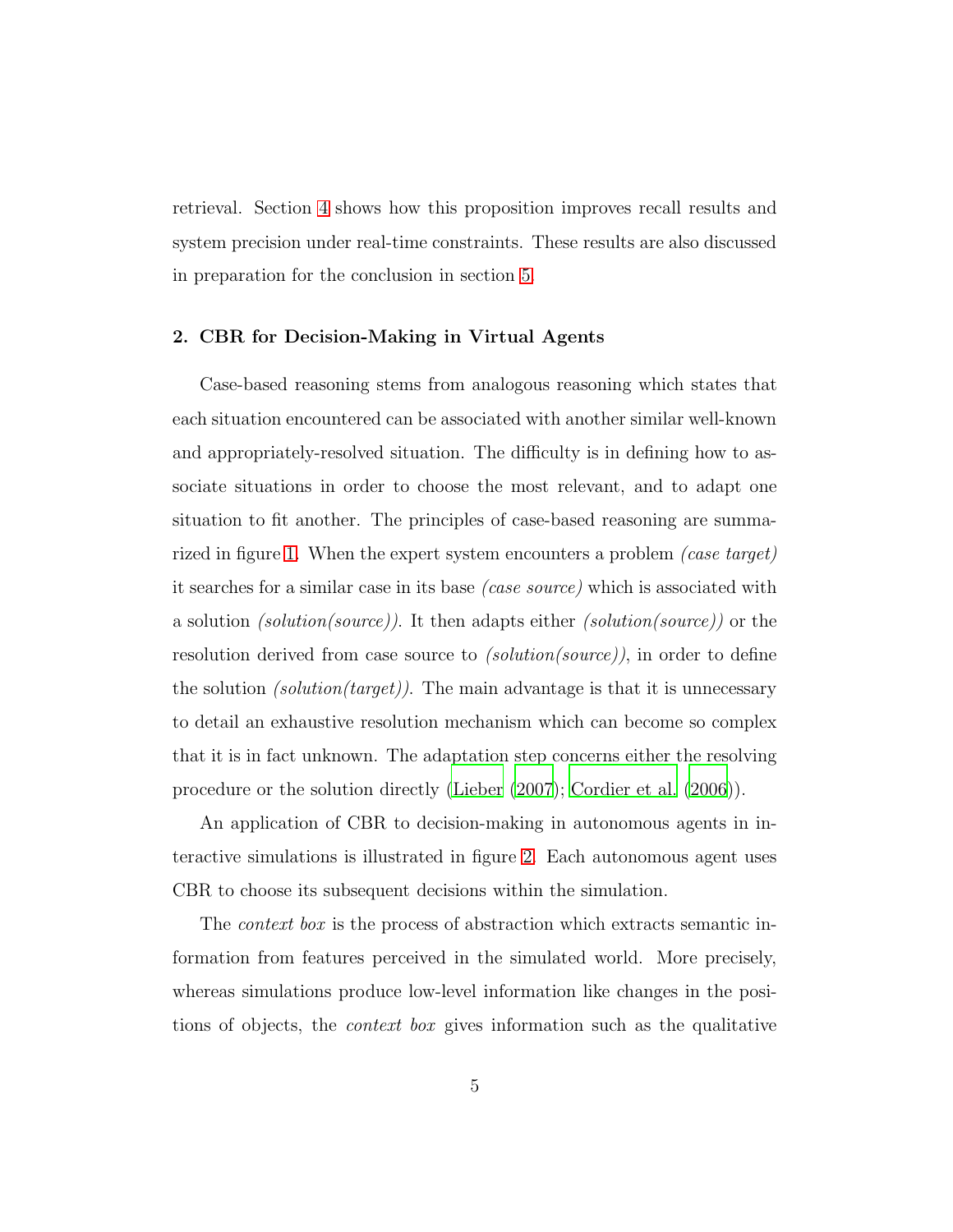distances between agents (agent *a* is far from agent *b*), or more domain dependent information (see examples in the following section). Each autonomous agent has its own context depending on its position in the virtual world. In CBR, this step is known as elaboration, during which all of the relevant context elements are defined by experts. This context is compared with elements from the case base in order to select one case ("recall step"). Finally, using semantic information, the case is adapted to the current situation and autonomous agents can act within the virtual world ("adaptation step"). Both the elaboration and adaptation steps are part of psychological research linked to the field in which the CBR is implemented.

#### *2.1. Application*

The theoretical proposition was implemented in the *CoPeFoot* simulation tool for studying collaborative and dynamic situations in sport [\(Bossard et al.](#page-20-4) [\(2006\)](#page-20-4)). This application will be used to illustrate each step of the theoritical model. The pratical uses of *CoPeFoot* are described in [\(Bossard et al.](#page-20-4) [\(2006\)](#page-20-4)). It is designed to be used for training sports coaches and referees. Both the starting conditions and the exercices can be configured in order to immerse a real player in a 3D scene with autonomous players (by means of stereo vision glasses). Users can also study the situations from different points of view by watching the recordings of their movements. Figure [3](#page-28-1) depicts a user interacting with *CoPeFoot* in an immersive room.

#### *2.2. Context Model*

Although context is domain dependent, it is possible to formalize its data structure as follows: a context  $Ctx$  is a set of predicates. Each predicate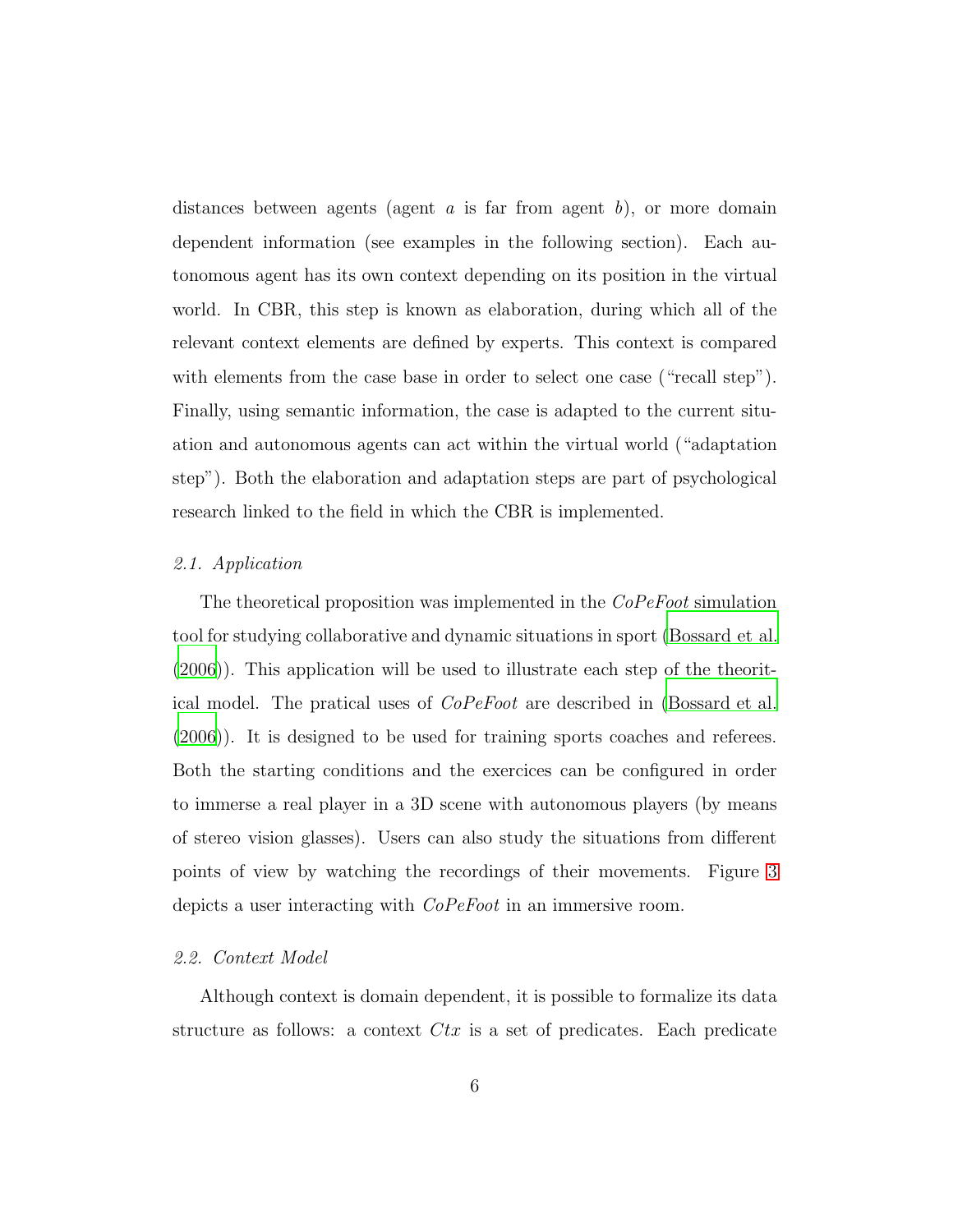stands for one possible perception of an agent, and is domain-specific. Examples of such perceptions for football are the fact that a player is marked (followed by an opponent) or that a team-mate is asking for the ball (asking for the ball is a possible action for any player).

A predicate  $pr_x$  is a triplet  $\{n_x, \mathcal{S}_x, c_x\}$  where:

- $n_x$  is the name of the perception (for example *distance* to express the perception of a specific distance).
- $S_x$  is a set of variables. Each variable  $v \in S_x$  has a type  $type(v)$ inherited from a generic type DomainObject or an Agent type. This type is interesting because, in dynamic situations, some cases are only different because the identity of some of the agents differ, whereas the other context elements remain the same. In order to reduce the case base size and improve adaptation, it is therefore possible to formalize a *generic case* representing all the cases with the same context except the identity of the agents (see section [2.4](#page-7-0) for details).
- $c_x$  is the variable which expresses the *intended* value of the predicate. It is used when transforming the case base into a hierachical tree (see section [3\)](#page-10-0). Two types are possible:
	- Boolean: expresses the success of a Boolean test linked with the purpose of the predicate.
	- $-$  QualitativeV alue: an abstraction of a number (e.g. a distance beetwen 8 and 20 meters is equivalent to the qualitative value "far") and enables the aggregation of a number of values into one when considered by experts to be similar enough.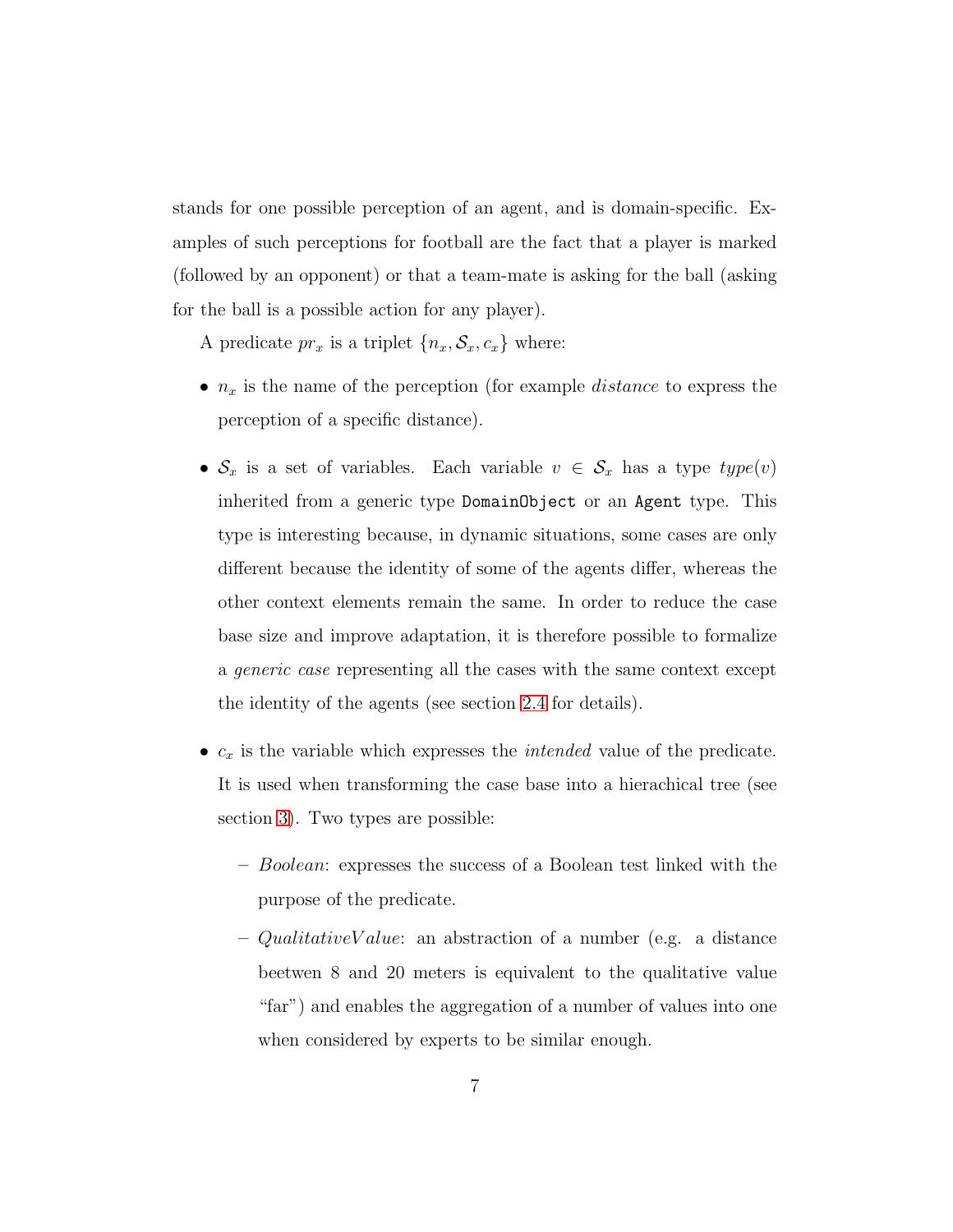Variables are instantiated in real-time by the simulator using a prolog-like mechanism when the CBR enquires about the validity of predicates during recall.

#### *2.3. Application to CoPeFoot*

Table 1 shows the predicates engaged at a specific moment in the *CoPe-*Foot simulator. Some predicates like *distance* or *relativePosition* or *orientation* are very general and applied to a type  $PhysicalObject$  which represents all possible objects perceived in the 3D scene. Other predicates are more specific to football (hasBall, isMarked, markedBy, callF or Ball, callF or Support, partner, isInAttack, ratio, lastAction). They use Agent variables which represent football players. Other football-specific predicate types are  $Team$ , Action, Ball, Goal or Field (these last three types inherit from  $PhysicalObject$ ). For example, when CBR asks the simulator about the validity of one predicate {{isMarked, {X}, true}} which means *is a marked football player currently perceived?*, the simulator answers **true** with an instanciation: **X=Agent.3** (in this case, Agent.3 is an instance of the Agent class of the simulation which is perceived by the Agent decision-maker and marked by an opponent). If no players are marked, the simulator answers false.

#### <span id="page-7-0"></span>*2.4. Generic Case Model*

In the following section, we will outline the model of a *generic case* using *generic agents* and an *instanciated case* which corresponds to a concrete situation with *instanciated agents*. The case base, representing source cases, is made up of a set of *generic cases* whereas *instanciated cases* are elaborated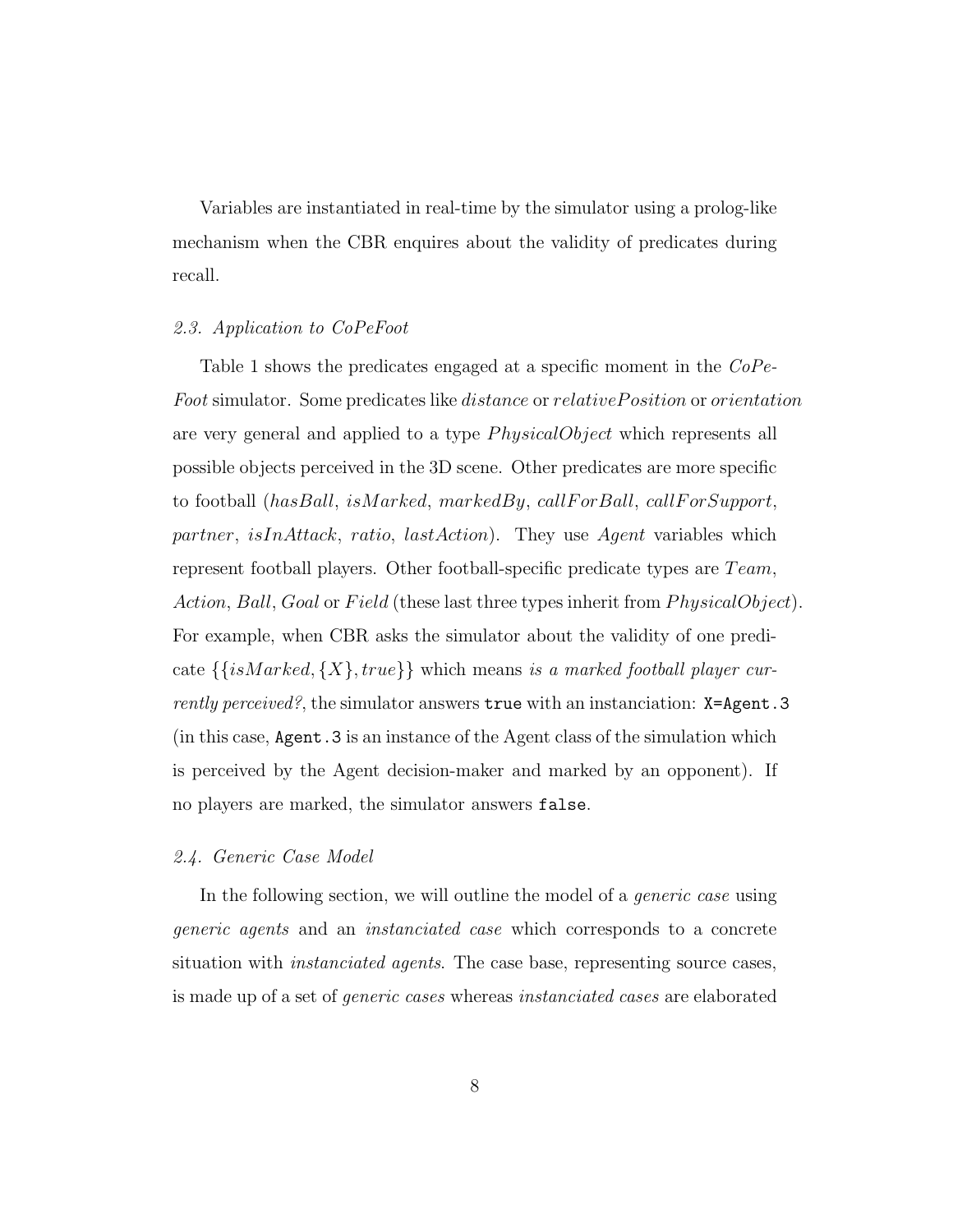from an "instantaneous" moment of the situation in the simulation; they correspond to target cases.

A generic case  $c \in CaseBase$  is a triplet  $c = \{P, W\}$ , where:

- $P$  is a set of the agent's perceptions  $p_i$ . A perception  $p_i$  is a triplet  ${n_i, \mathcal{V}_i, vc_i}$  where:
	- $n_i$  is the name of a predicate  $pr_i \in Ctx$
	- $\mathcal{V}_i$  is the set of values of the variables  $i \in pr_i$ .
	- $-vc_i$  is the value of  $c_i$ .

In generic cases, Agent variables are not instances of the simulation (like Agent.1 or Agent.2) but are rather *generic agents* representing every possible agent in the simulation. Predicates can thus be linked together in the case. For example, in *CoPeFoot*, a case can specify that the marked *generic agent* A is the same as the agent in possession of the ball, but that another *generic agent* B is far from the first (in this case  $P = \{\{hasBall, \{A\}, true\}, \{isMarked, \{A\}, true\}, \{distance, \{A, B\}, far\}\}\$ . It is worth noting that there is one exception: the agent me, the decision maker, is not instanciated by a *generic agent*. Indeed, to obtain consistent decision-making, it is important to distinguish this agent from all the others, even in a *generic case*.

This case base is heterogenous, i.e. the number of perceptions relative to a case and the type of perceptions differ for each case. Indeed, it depends on the situation/orientation/position of the player who will not always perceive the same elements.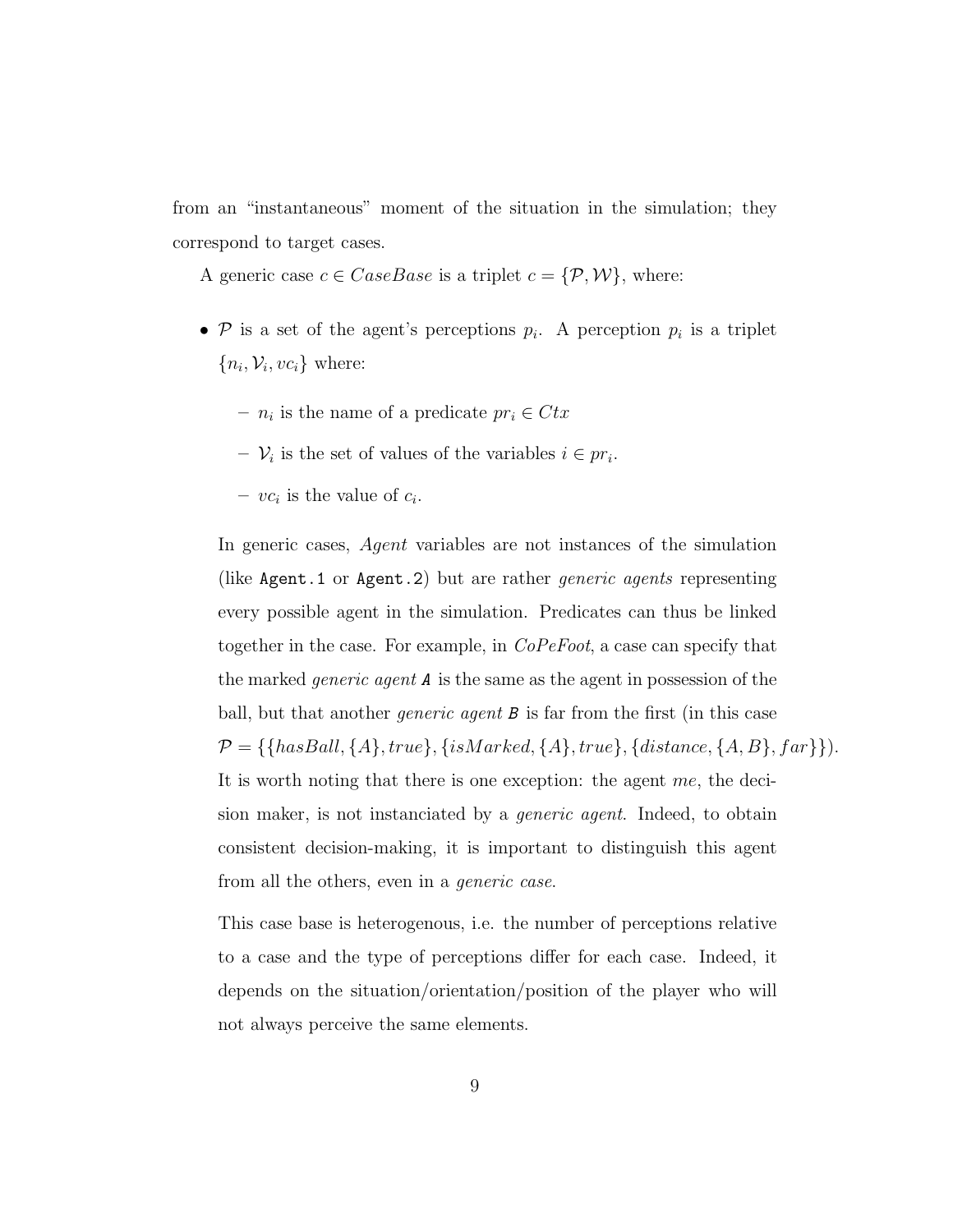- W is a set of predicate relevance weights:  $\{w_{p_1c_k}, w_{p_2c_k}, w_{p_ic_k}, ..., w_{p_mc_k}\}.$ Where:
	- $p_i$  is a perception of the generic case c
	- $c_k$  is a case from the case base

Hence, a weight  $w_{p_ic_k}$  is a real value, representative of the relevance of the perception  $p_i$  for the case  $c_k$ . This relevance must be defined by experts. The classical similarity function between two cases  $c_k$  and  $c_l$ is adapted for cases with non-constant numbers of parameters, and is described by equation [1](#page-10-1) in section [2.6.](#page-9-0)

Figures [4](#page-29-0) and [5,](#page-30-0) respectively give a simple example from *CoPeFoot* written in XML, for the context " $\{\{hashall, \{Y1\}, Y2\}, \{partner, \{X1\}, X2\},\}$  ${distance, {Z1, Z2}, Z3}$ " and of one generic case relying on this context.

#### *2.5. Instanciated Case Model*

An *instanciated case* arises from a *generic case* with *generic agents* substituted by instances of the simulation (noted Agent.1, Agent.2 ...etc). Generally, they constitute target cases.

An example from *CoPeFoot* of a case which matches the example in figure [5](#page-30-0) is  $\{case1 = \{\{\{hasBall, \{me\}, false\}, \{partner, \{Agent.1\}, true\},\}$  ${distance, \{ball, Agent.1\}, long\}}$ .

#### <span id="page-9-0"></span>*2.6. Similarity*

From a source case  $c_s = \{P_s, \mathcal{W}_s\}$  and a target case represented by a perception set  $\mathcal{P}_t$ , we define  $idP_{st}$ , the set of common perceptions of  $\mathcal{P}_s$  and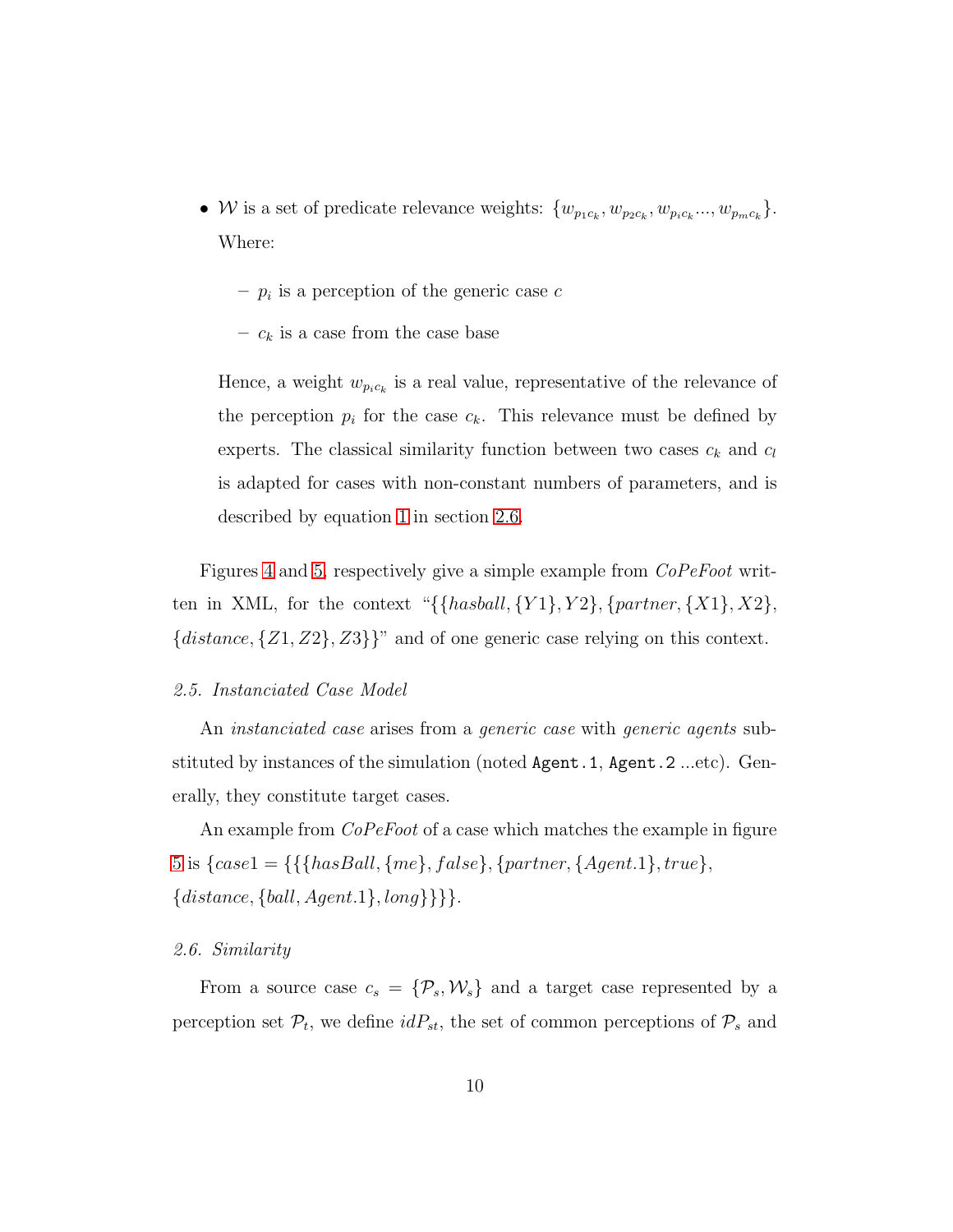$\mathcal{P}_t$  when players of  $\mathcal{P}_s$  are instanciated with players of  $\mathcal{P}_t$ :  $idP_{st} = \mathcal{P}_s \cap \mathcal{P}_t$ . The similarity value  $sim_{st}$  beetwen the source case s and the target case t is defined by equation [1.](#page-10-1)

<span id="page-10-1"></span>
$$
sim_{st} = \frac{\sum_{i \in idP_{st}} w_{is}}{\sum_{i \in P_s} w_{is}} \times (1 - \alpha \frac{|\mathcal{P}_t| - |idP_{st}|}{|\mathcal{P}_t|})
$$
(1)

This equation takes into account the base's heterogeneous nature. It is therefore possible to compare the similarity between two source cases and the target case even if the sources and the target differ in their numbers of perceptions. In such a case, the nearer the number of identical perceptions |idP<sub>st</sub>| is to the case size |P<sub>t</sub>|, the greater the similarity.  $\alpha$  is a weighting parameter with a value between 0 and 1. Its influence on similarity, recall and precision is explained in section [4.](#page-15-0)

#### <span id="page-10-0"></span>3. Anytime CBR

#### *3.1. Search-Tree for Real-Time Selection*

Theoretically, recall implies comparing an instantaneous target case with all the generic source cases in the base using the similarity function, in order to select the most similar source case. In an interactive simulation, the agent needs to make a decision at a precise moment under time pressure. This is dependent on processes like updating (refreshing) the 3D scene, the other agents' decision-making (for example, 22 agents within the context of football), and interaction with users. Moreover, the base size could increase as the application improves both in terms of function and expertise.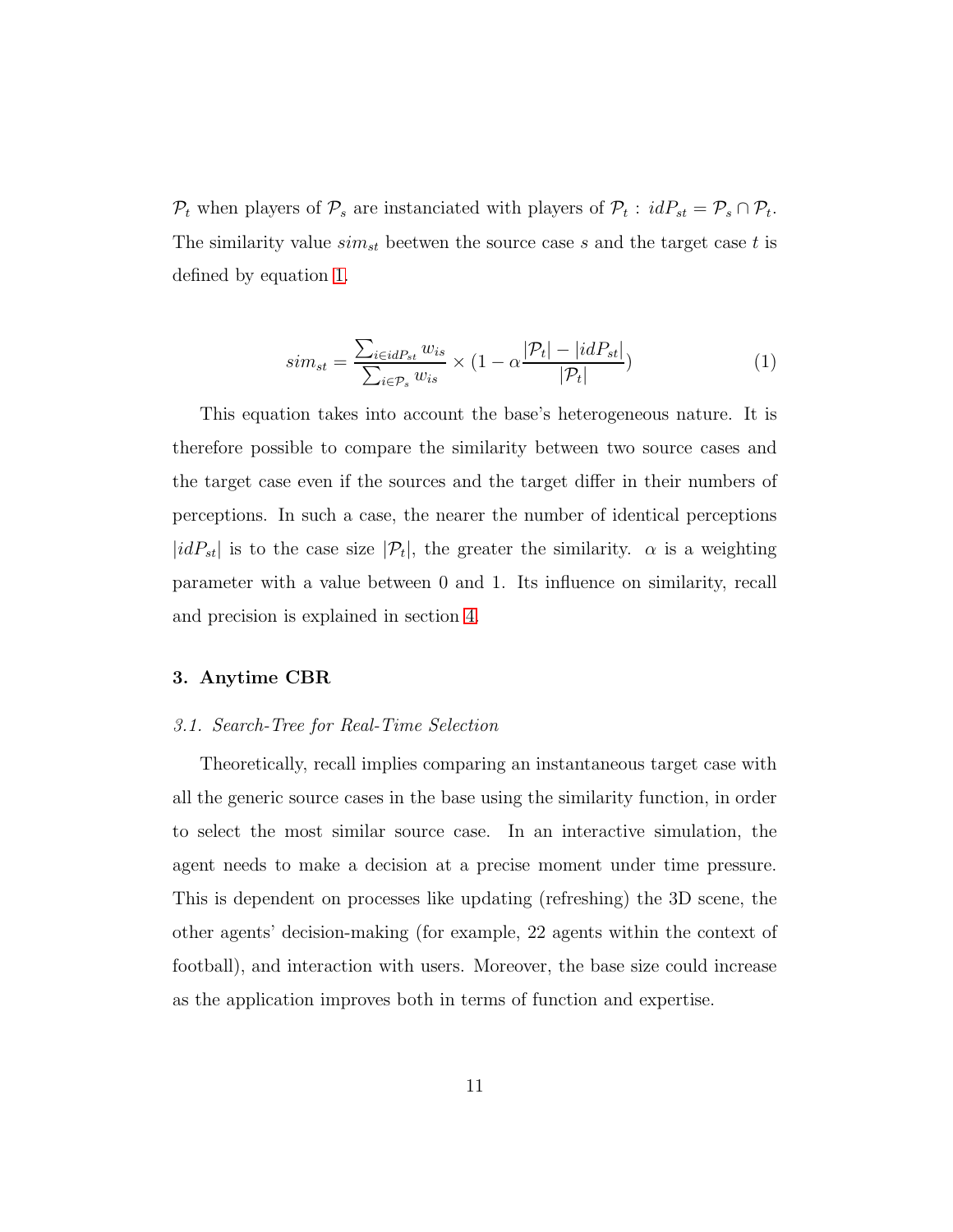Base scanning must be optimized for both quantity (reducing the number of tests) and quality (addressing first the relevant perception to make an *adequate* decision). Here we shall consider a brief summary of this mechanism. It is based on the following facts:

- Some variables are shared by different predicates. In these cases it is possible to evaluate each case in parallel.
- It is possible, with the help of experts, to define a global order of priority between the perceptions (predicates) taken into account by a player when identifying a case. This order improves both the retrieval speed and the adaptability of selected cases. Less adaptable and domainspecific perceptions are found at the top of the tree. Let us take an example from football. One crucial piece of information for making appropriate decisions is to know if the player in possession of the ball is in our team or not. Furthermore, it is more difficult for another player to change the player who is in possession of the ball than it is to reduce the distance between himself and that player. Consequently, the predicate representing the perception of the player in possession of the ball is positioned higher in the tree than the predicate relative to the distance from this player.

Hence, perceptions are grouped together in a tree which re-organizes the case base. Figure [6](#page-31-0) shows an example of one such tree relative to:

- 1. the context  $Ctx$  of figure [4,](#page-29-0)
- 2. three generic cases (for simplicity the set of pertinence weights  $\mathcal{W}_i$  are not defined here):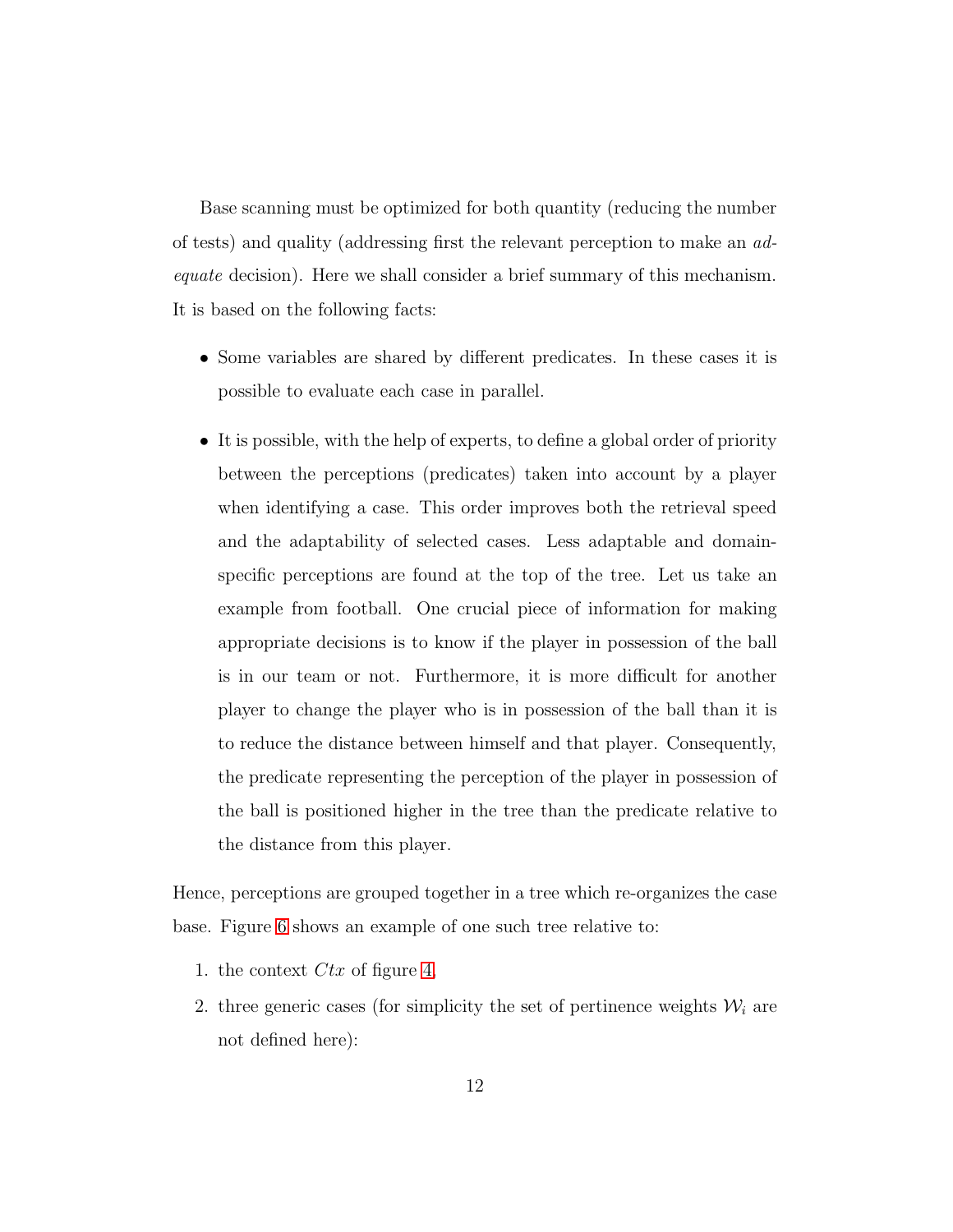- *case1=*{{{*hasBall,*{*me*}*,false*}*,*{*partner,*{*A*}*,true*}*,*{*distance,*{*ball,A*}*,long*}}*,*  $\mathcal{W}_1$
- $case2 = \{\{\{hasBall, \{me\}, true\}, \{partner, \{B\}, true\}\}, W_2\}$
- $\bullet\ case3=\{\{\{hasBall,\{ms\},false\},\{partner,\{A\},false\},\{distance,\{ball,B\},long\}\},$  $\mathcal{W}_3$
- 3. an order of priority : has ball  $>$  partner  $>$  distance

Each node represents a predicate  $pr_i \in Ctx$ , with each variable of  $S_i$ being instanciated according to the value corresponding to each individual case. Each arrow is an instantiation of the  $c_i \in pr_i$  which contributes to its validation according to case base. Some nodes are shared by different cases but each case corresponds to one branch. It must be noted that this example is simplified in order to illustrate the principle; typically, trees such as these contain about one hundred nodes.

<span id="page-12-0"></span>Technically, algorithm [1](#page-12-0) constructs such a tree from the case base and the priority order beetween predicates. This tree is built only once, at the beginning of the simulation, and is then used for real-time case retrieval.

#### *3.2. Evaluating Similarity in Real-Time*

The tree is scanned widthwise during the simulation to identify cases similar to the current situation. This scanning is interrupted by the simulator when it is the turn of the corresponding autonomous agent to make a decision. Consequently, the most similar case in the base must be available at any time. In order to do so, requests are sent to the context box, starting from the root (see figure [2\)](#page-28-0). In response, the values of variables validating the perception of each scanned node i  $(S<sub>i</sub>$  and  $c<sub>i</sub>)$  are transmitted, if they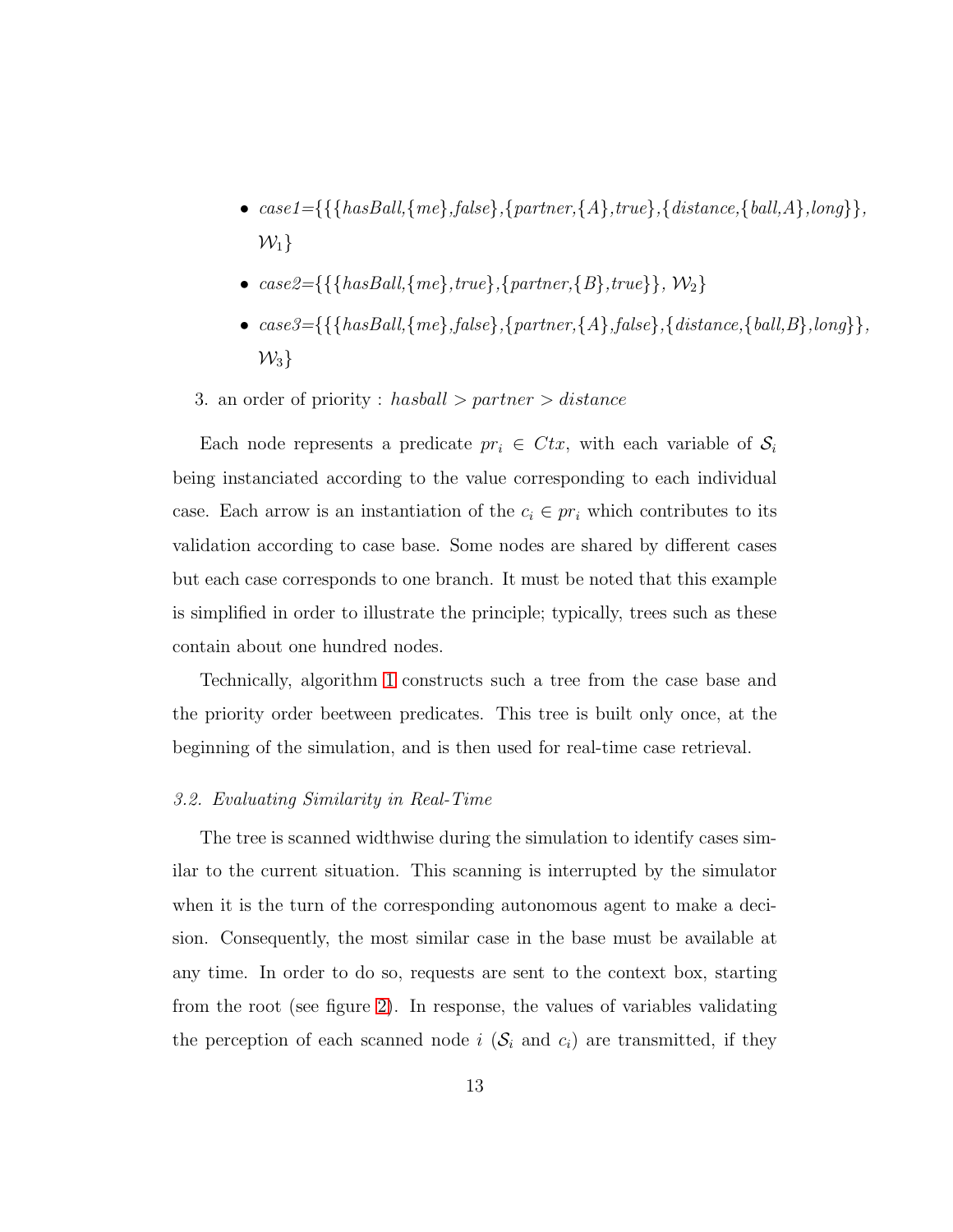Algorithm 1: Building the generic cases tree: note that  $(\forall p_i \in$  $\mathcal{P}_i, \exists pr_j \in Ctx$  such that  $p_i = \{n_i, c_i, vc_i\}$  and  $pr_j = \{n_j, S_j, c_j\}$  and  $i = j$ 

```
Data: generic cases c_i = \{P_i, W_i\} \in CaseBase;context Ctx = \{pr_1, pr_2, ..pr_m\}priority order of Ctx
Result: Hierarchical tree of generic cases
begin
    Create an empty node root;
   root \leftarrow CurrentNode;forall c_i = \{\mathcal{P}_i, \mathcal{W}_i\} \in CaseBase do
        forall p_j = \{pr_j, V_j, vc_j\} \in \mathcal{P}_i in the priority order do
            if (CurrentNode is labelled with \{pr_j, V_j\}) then
               if (exists an arc starting from CurrentNode, ending
               with a node n and labelled with the test [c_j = vc_j] then
               \vert n \leftarrow CurrentNode;
               end
               else
                   Create an arc from CurrentNode to a new empty
                   node n labelled with the test [c_j = vc_j];
                   n \leftarrow CurrentNodeend
           end
           else
               Labelling CurrentNode with \{pr_j, V_j\};Create an empty node n and an arc from CurrentNodeto n labelled with the test [c_j = vc_j];n \leftarrow CurrentNode;end
       end
        Labelling CurrentNode ( a leaf of the tree) with the name c_i;
       root \leftarrow CurrentNode;14
```
end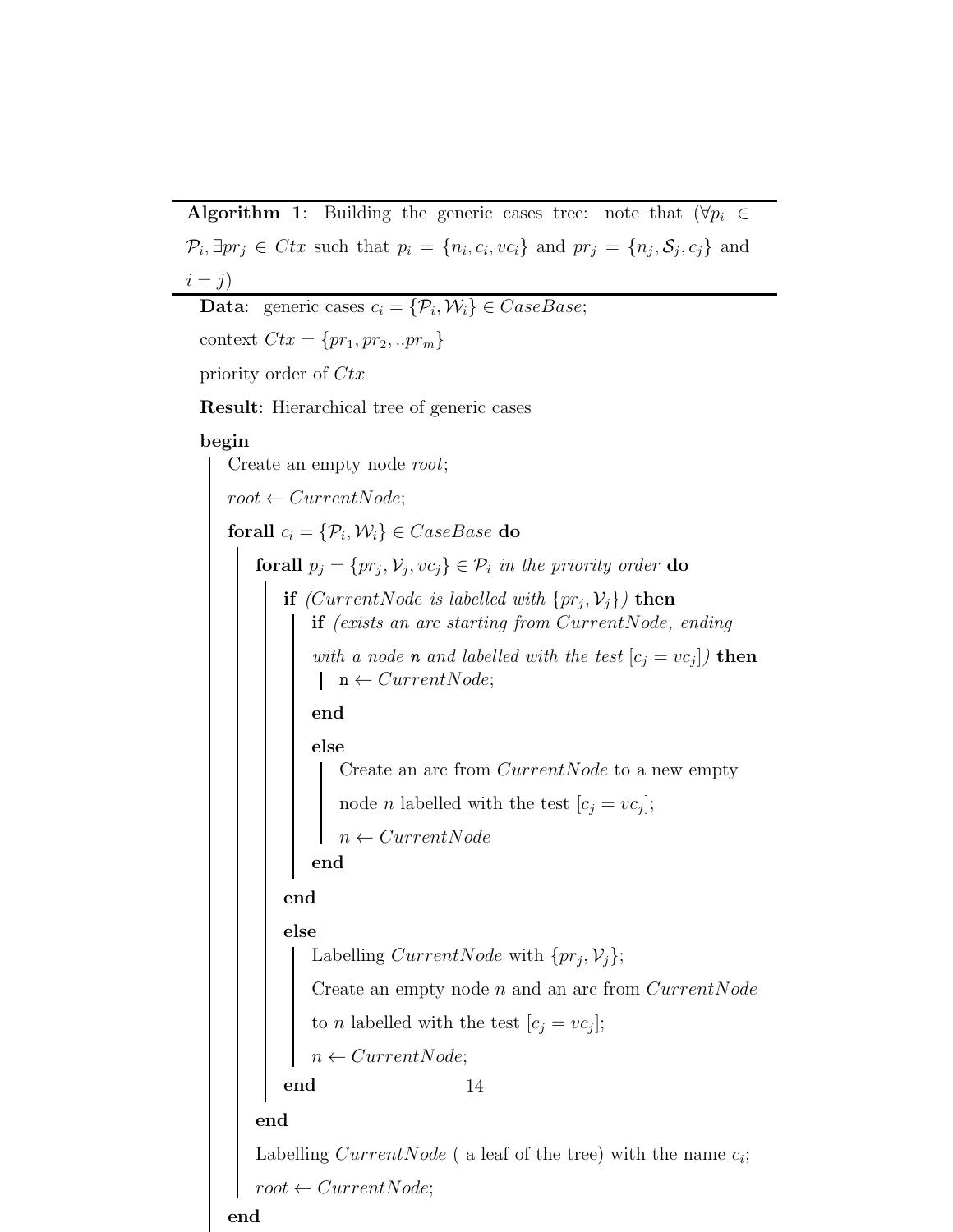exist. If they do not exist, the variables remain un-instanciated in the tree. The longer the delay beetwen two interruptions, the higher the number of scanned nodes and instanciated variables. If an arc is invalidated by the value of its corresponding tested variable  $(c_i)$ , the branch is pruned and the similarities of corresponding cases are no longer evaluated.

For one source case  $c_s = {\mathcal{P}_s, \mathcal{W}_s}$ , the set of nodes which are along the branch from the root to the final node corresponds to  $\mathcal{P}_{s}$ . In section [2.6,](#page-9-0) we defined the similarity function beetwen such a case and a target case represented by a perception set  $\mathcal{P}_t$  (equation [1\)](#page-10-1). It is possible to adapt this definition for real-time similarity evaluation in the following manner:  $P_s(t) \subseteq P_s$  can be defined as is the set of perceptions of  $c_s$  which are already scanned (starting from the root) at time t. Similarly, it is possible to define  $idP_{st}(t) = \mathcal{P}_s(t) \cap \mathcal{P}_t$ . This definition implies that:

$$
\lim_{t \to 0} idP_{st}(t) = \emptyset \tag{2}
$$

$$
\lim_{t \to \infty} idP_{st}(t) = idP_{st} \tag{3}
$$

The real-time similarity function beetween  $c_s = \{P_s, \mathcal{W}_s\}$  and a target case defined by a set  $\mathcal{P}_t$  is given in equation [4.](#page-14-0)

<span id="page-14-0"></span>
$$
sim_{st}(t) = \frac{\sum_{i \in idP_{st}(t)} w_{is}}{\sum_{i \in P_s} w_{is}} \times (1 - \alpha \frac{|\mathcal{P}_t| - |idP_{st}(t)|}{|\mathcal{P}_t|})
$$
(4)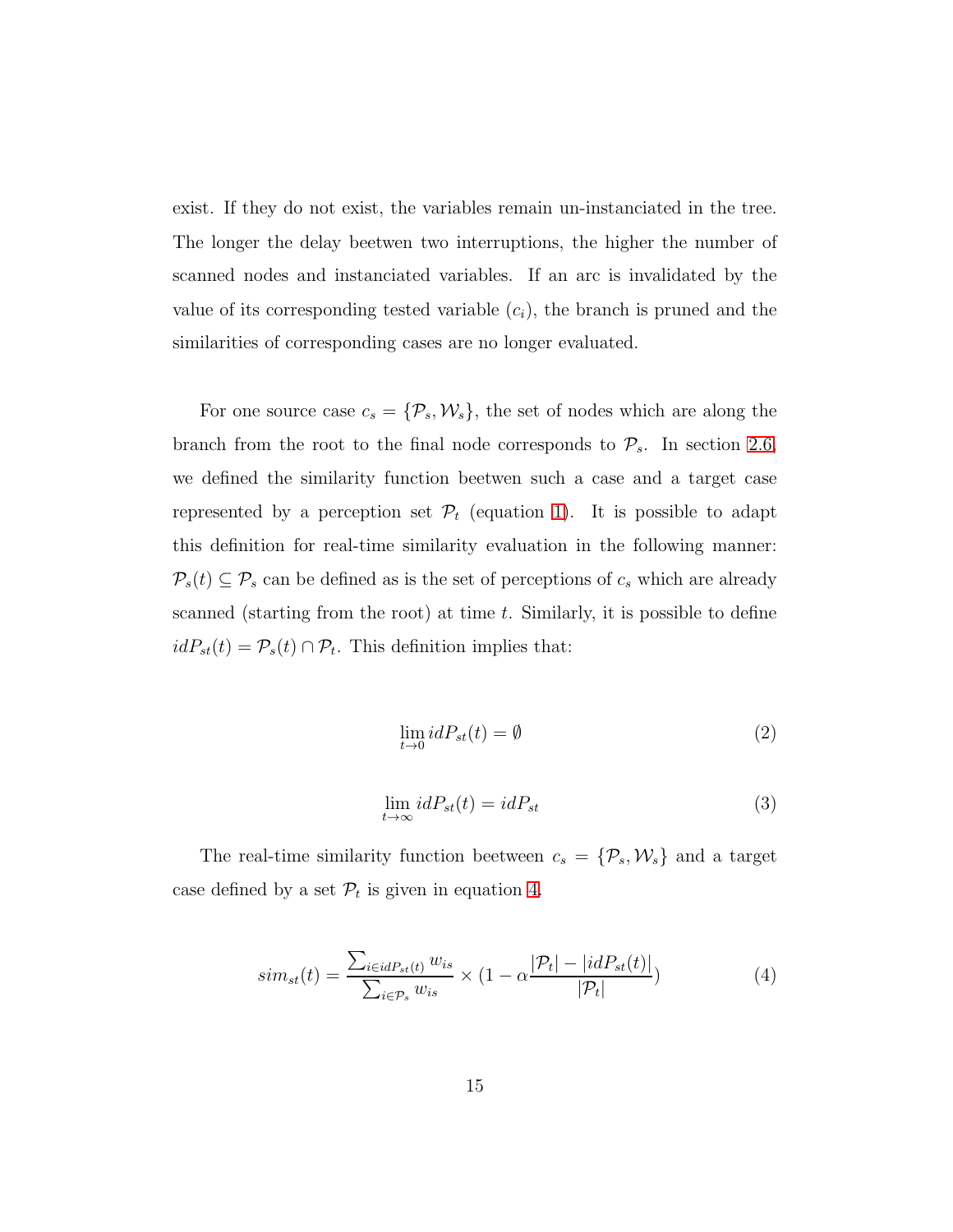#### <span id="page-15-0"></span>4. Results

The aim of the following experiment is to illustrate the performance of this proposition as compared to a classical approach in terms of real-time performance for recall and precision criteria. The first part evaluates the improvement in terms of memory size. The second part shows the influence of the  $\alpha$  parameter on precision and recall. Finally, we adress variations in recall and precision relative to time taken for the algorithm to retrieve similar source cases. To obtain these results, we used two different types of bases representing the same cases. The first, *linear Base*, was a standard base, composed of a list of cases that were an enumeration of perceptions such as those shown in figure [5.](#page-30-0) The second base, *tree Base*, was a tree obtained with the algorithm [1](#page-12-0) applied to the *linear Base*.

#### <span id="page-15-1"></span>*4.1. Case Base Size*

The first results deal with the size of the case base and, more precisely, memory space gained due to the base's tree structure. To obtain these curves, an increasing number of cases are introduced in the two bases (*tree Base* and *linear Base*). Cases in *CoPeFoot* occur in the following manner: from an empty case base, users control avatars, and every time they act (press a button), the system records the corresponding case and stores it in the base. Figure [7](#page-31-1) shows the evolution of the number of perceptions stored in bases during acquisition. The dotted lines represent *linear Base* and the continuous line *tree Base*.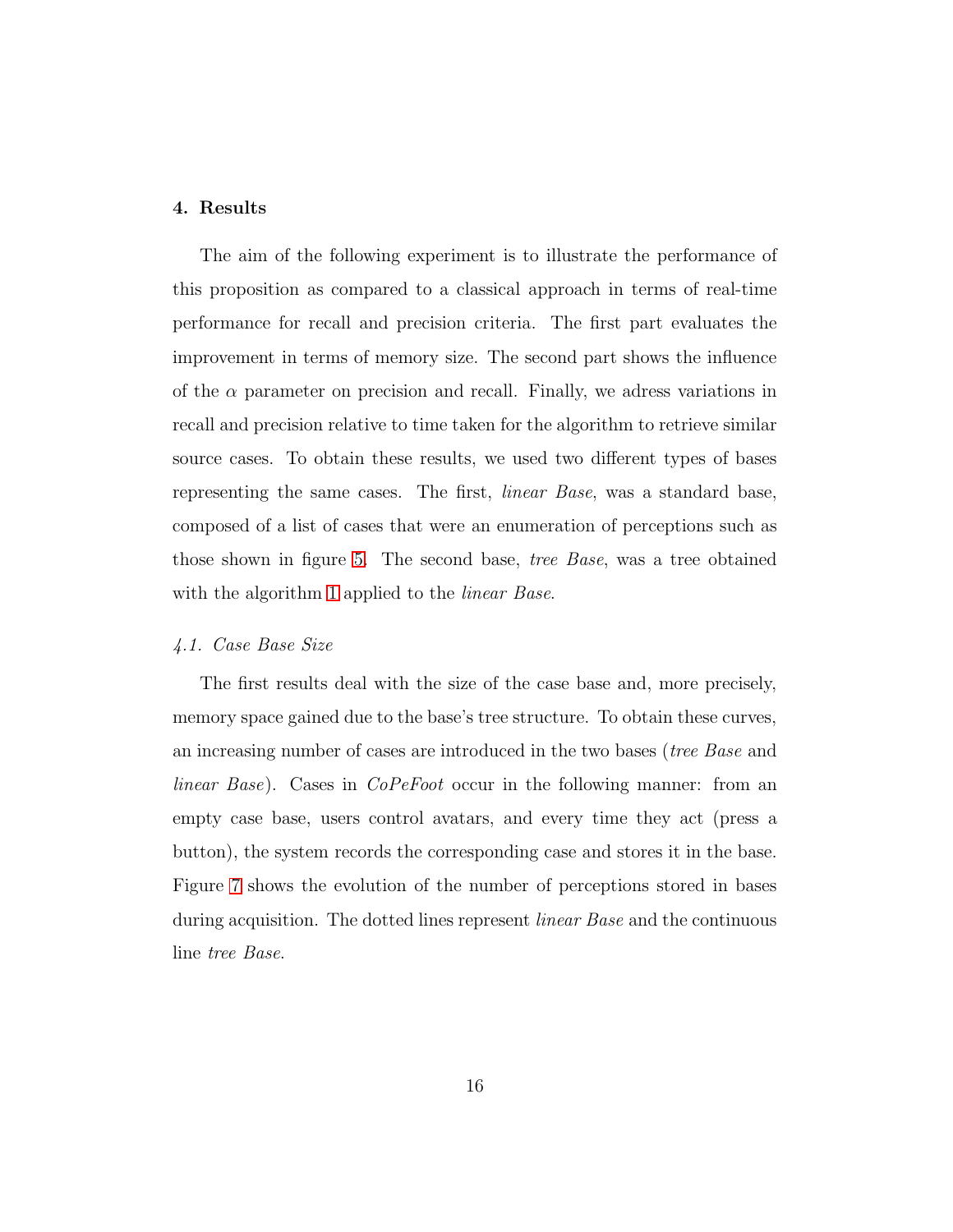#### *4.2. Impact of* α *on Recall and Precision*

The results introduced in this section are identical for *linear Base* and *tree Base*. They indicate the ways in which it is possible to favor recall relative to precision. In equation [1,](#page-10-1) similarity depends on a parameter,  $\alpha$ . For this measurement, experts define a set of cases which are similar to a target case, t. This pre-defined set is called  $C_1$ . The set of cases found through case retrieval is called  $C_2$ . To carry out this set, similarity function [1](#page-10-1) is combined with an acceptance threshold. Similarity functions use relevant weights  $W$  which are also defined by an expert. The acceptance threshold  $th_t$  corresponds to the least significant similarity beetwen each case in  $C_2$  and the target  $t : th_t = \min\{sim_t, s \in C_2\}.$ 

As in [\(Kumar et al. \(2009\)](#page-22-6)), recall and precision are defined as:

$$
recall = \frac{N_{correct}}{N_{correct} + N_{false}} \tag{5}
$$

$$
precision = \frac{N_{correct}}{N_{total}}\tag{6}
$$

with:

- $N_{total} = N_{correct} + N_{missed}$
- $N_{correct} = |C_1 \cap C_2|$ , number of cases correctly found by the algorithm relative to the expert's definitions.
- $N_{false} = |C_2| |C_1 \cap C_2|$ , number of cases which should not have been considered (expert did not consider them similar to the target)
- $N_{missed} = |C_1| |C_1 \cap C_2|$ , cases not found by the algorithm.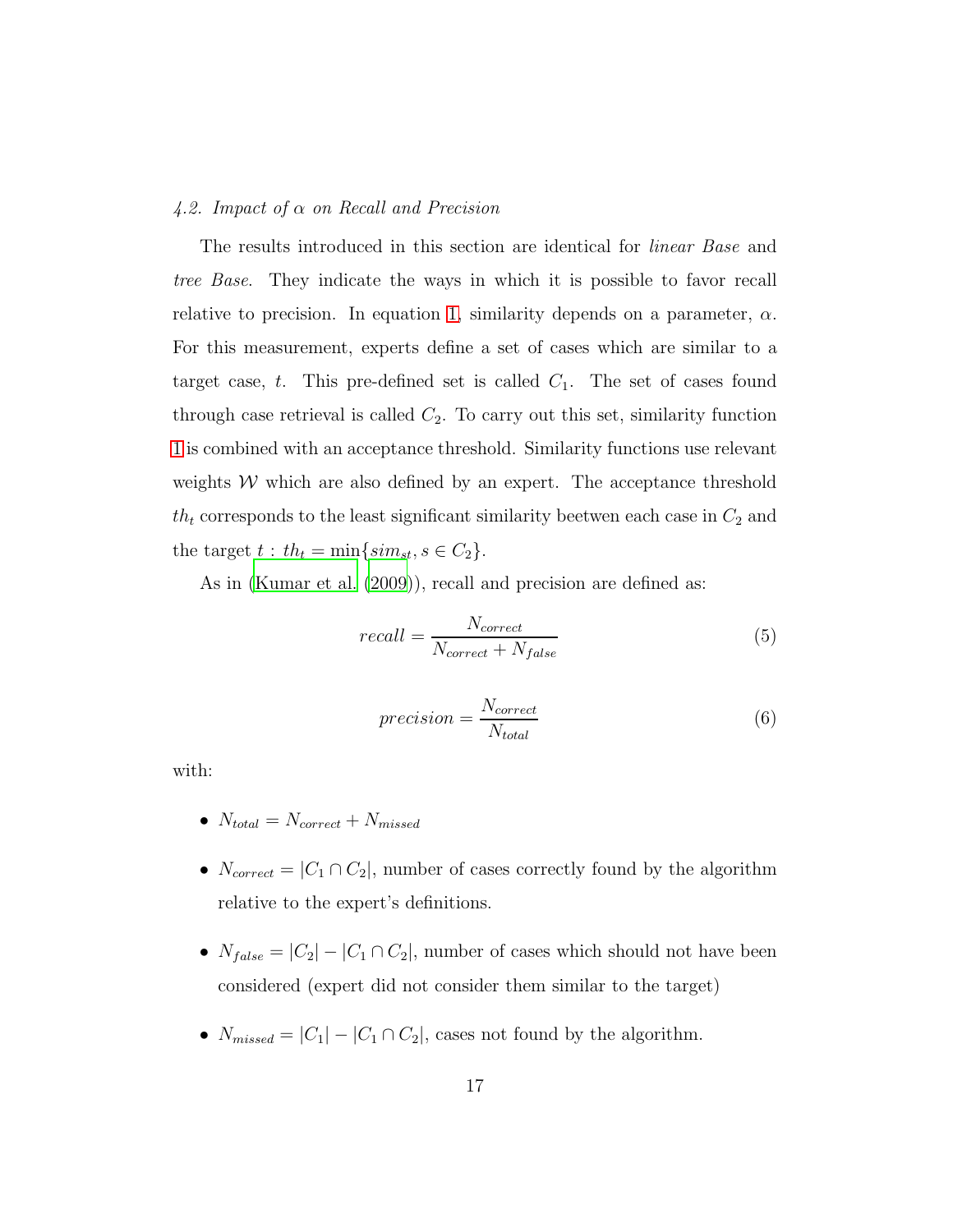Figure [8](#page-32-0) shows that depending on the  $\alpha$  parameter, we can favor either recall or precision. The nearer  $\alpha$  is to 1, the worse the similarities: recall is poor and precision is great. On the contrary, the closer  $\alpha$  is to 0, the better the similarities are: recall is optimized and precision is poor. The best results are obtained with  $\alpha = 0.5$  which is the value used to define the acceptance threshold  $th_t$ . For the following evaluations,  $\alpha$  is set at 0.5.

#### *4.3. Real-Time Performance*

In this section, we compare real-time performance between the *linear Base* and the *tree Base* for both recall and precision. The evaluation of both bases is illustred in figure [9.](#page-33-0) In the case of the *linear Base*, the shorter the time, the smaller the number of evaluated cases. This impacts negatively on both recall and precision. To prevent bias linked to case scanning order, cases are chosen randomly and the calculation repeated one hundred times. The curve indicates average precision and recall. With *tree Base*, the order of perceptions is fixed following an analysis by the expert. Similarly to *linear base*, the shorter the time, the less nodes  $idP_{st}(t)$  are taken into account. This negatively impacts on similarity but a value can be estimated for every case using equation [4.](#page-14-0)

The system took between 2 and 10 ms to evaluate the most similar cases. Simulations were performed with a dual-core processor (3,4 GHz with 2Gb of memory). With more than 10 ms the system has enough time to scan and evaluate the entire *linear Base* and all the nodes of the *treeBase*. In order to enhance the credibility of the simulation, it is important not to leave too much time between two decisions. For example, in *CoPeFoot*, with 10 autonomous agents, all of the decision-making calculations for the whole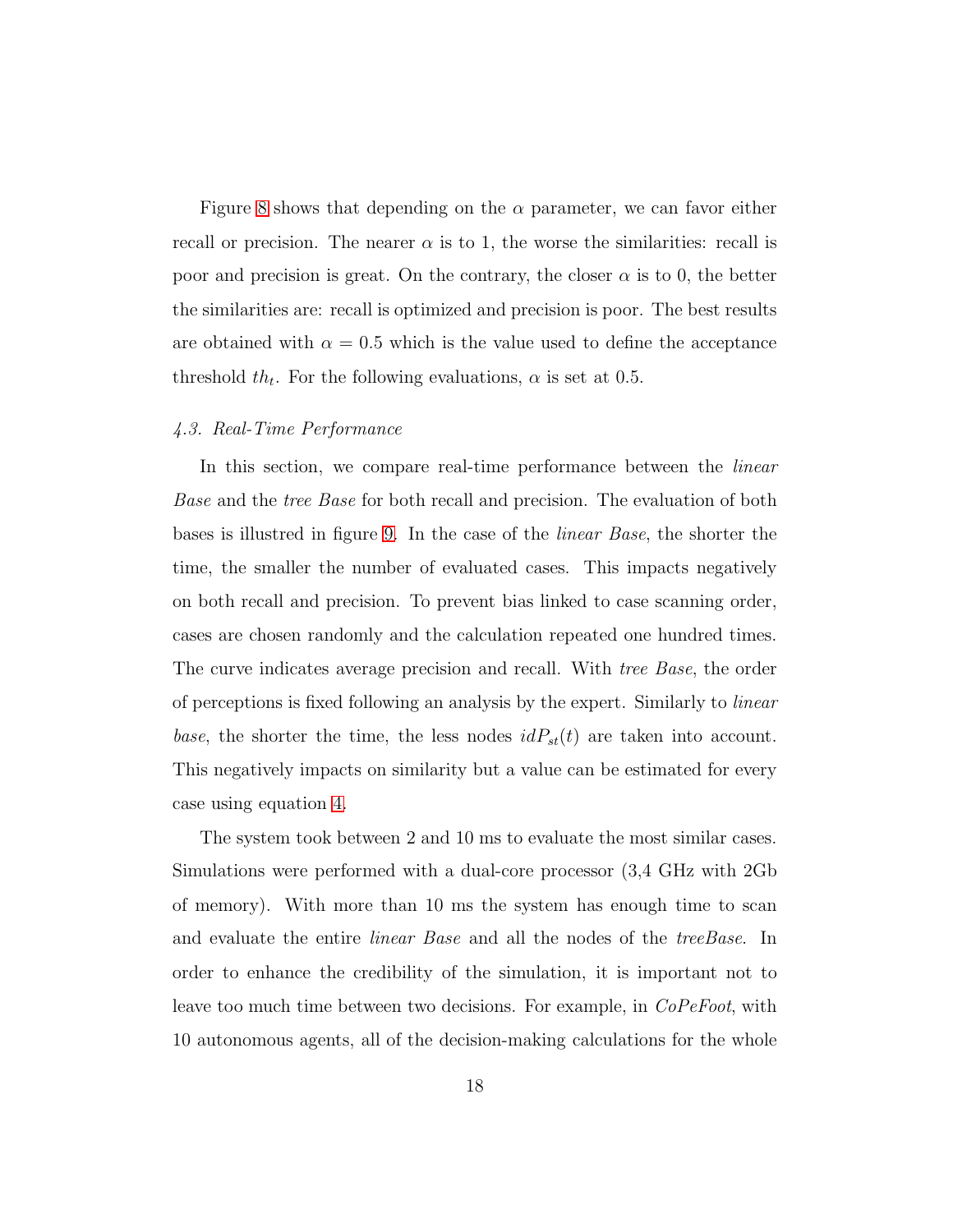team can be acheived in between 20 and 100 ms. For interactive simulation, a frame rate of 25 images per second is generally considered acceptable.

Figure [9](#page-33-0) shows that recall obtained with *linear Base* decreases to 8ms. At this speed, not all of the cases from the base could be evaluated, so precision also begins to decrease. The situation is better for the *tree Base* since precision and recall decrease to 4.2 and 3.4 ms respectively. Nevertheless, when precision and recall values for *tree Base* decrease, they fall sharply until they are poorer than those of the *linear Base*. This can easily be explained since, when processing the tree, if the number of nodes to be processed is so low (falls below a threshold value) that there are not enough significant nodes to be able to calculate the similarities, this affects all of the cases within the base and not only some of them, as is the case in the *linear Base*. Indeed, within this time (4.2 ms), it is possible to scan 1/10 of the *linear Base*, but this is not the case for *Tree Base*. Nevertheless, section [4.1](#page-15-1) showed that *tree Base* is smaller than *linear Base*. Problems stem from the fact that it takes a long time to browse tree nodes. To illustrate this aspect, figure [10](#page-34-0) shows the same results as figure [9.](#page-33-0) However, this time, the abscissa do not indicate real-time but rather the number of comparisons between the perceptions given to the system. Due to this fact, *treeBase* performance is better than that of *linear Base*.

It is worth noting that in these experiments, the case base contains only 50 cases, to ease the work of the experts defining the  $C_1$  set. The base size is much larger when simulating a football game. The bigger the base, the greater the difference between *treeBase* and *linearBase* will be. In this case, the curves in figure [9](#page-33-0) would be much more similar to those in figure [10.](#page-34-0)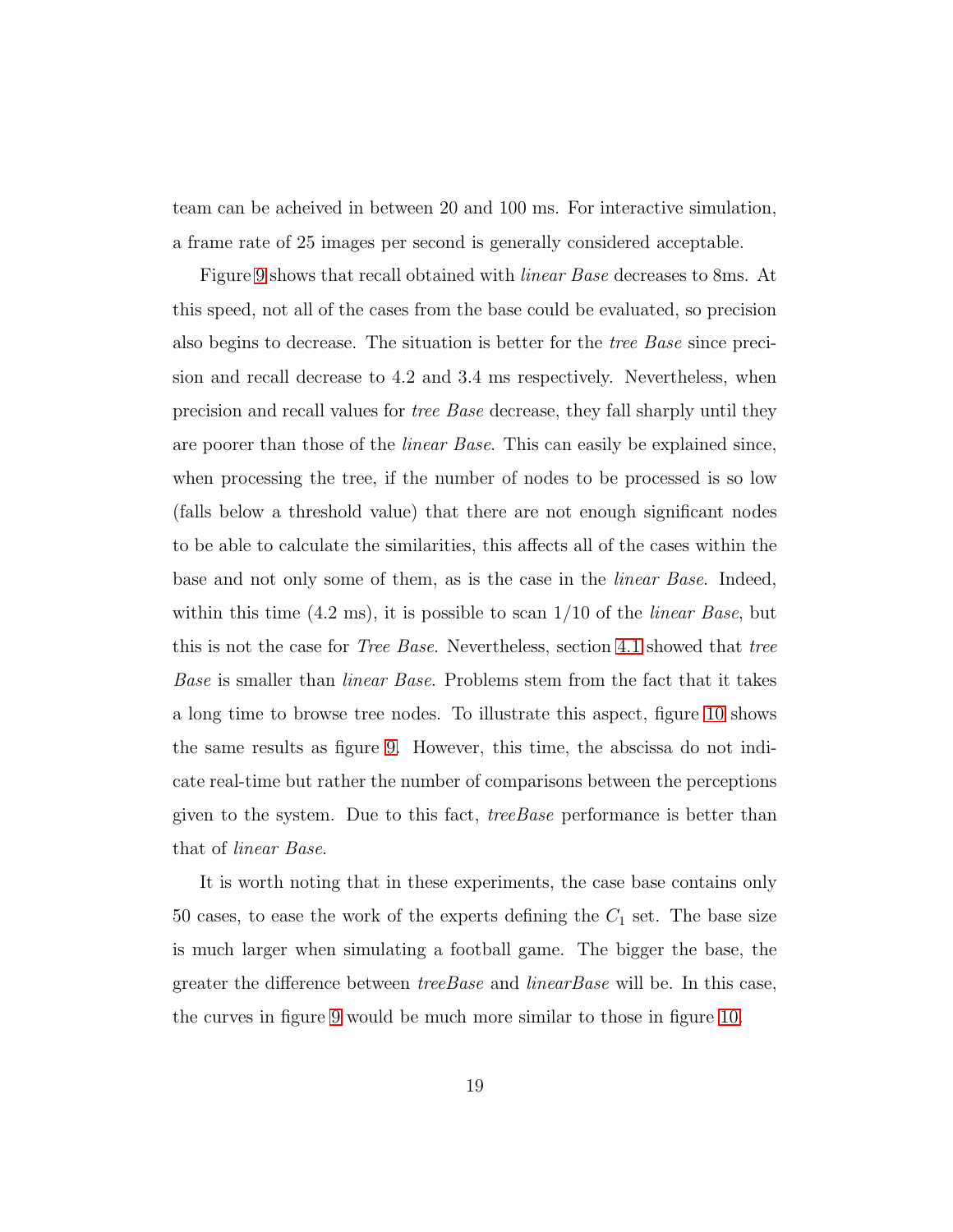#### <span id="page-19-0"></span>5. Conclusions

Real-time constraints are a critical problem for CBR use in interactive simulations. However, experts claim that it is an appropriate solution for modeling relevant decision-making in simulations of collaborative and dynamic situations [\(Bossard and Kermarrec \(2007\)](#page-21-6)). The main topic of this article is real-time case retrieval. The proposed solution stems from arborescent case bases, which enable the similarity between a target situation and all the cases in the base to be calculated at any time. The precision of this calculation depends on the time allocated for it but unlike the use of a *linear Base*, there is a proposed value for each case at any given time. Moreover, in accordance with psychological considerations, the longer the time allowed, the better the evaluation of a situation. Some prelimilary tests confirmed the credibility of the resulting behavior in *CoPeFoot* [\(Bossard et al. \(2009](#page-20-5))).

Case genericity, obtained by the use of a *generic agent*, means that a general configuration can be adapted to a given *instanciated* target situation coming from the simulator. In order to do so, all *instanciated* players are *unified* with the corresponding *generic agent*. These *instanciated* agents are part of *generic actions*, which are not detailed in this article. Indeed, for the moment, we are testing some further definitions of *generic action* in order to better formalize adaptation, but further coordination with experts is required. We are currently developing an expert module of *CoPeFoot*: *ExPeCoPeFoot*. This new module facilitates the interactions beetwen the simulator and experts. They can refine the case base (weight of  $W$ , set of relevant perceptions) during the course of the simulation.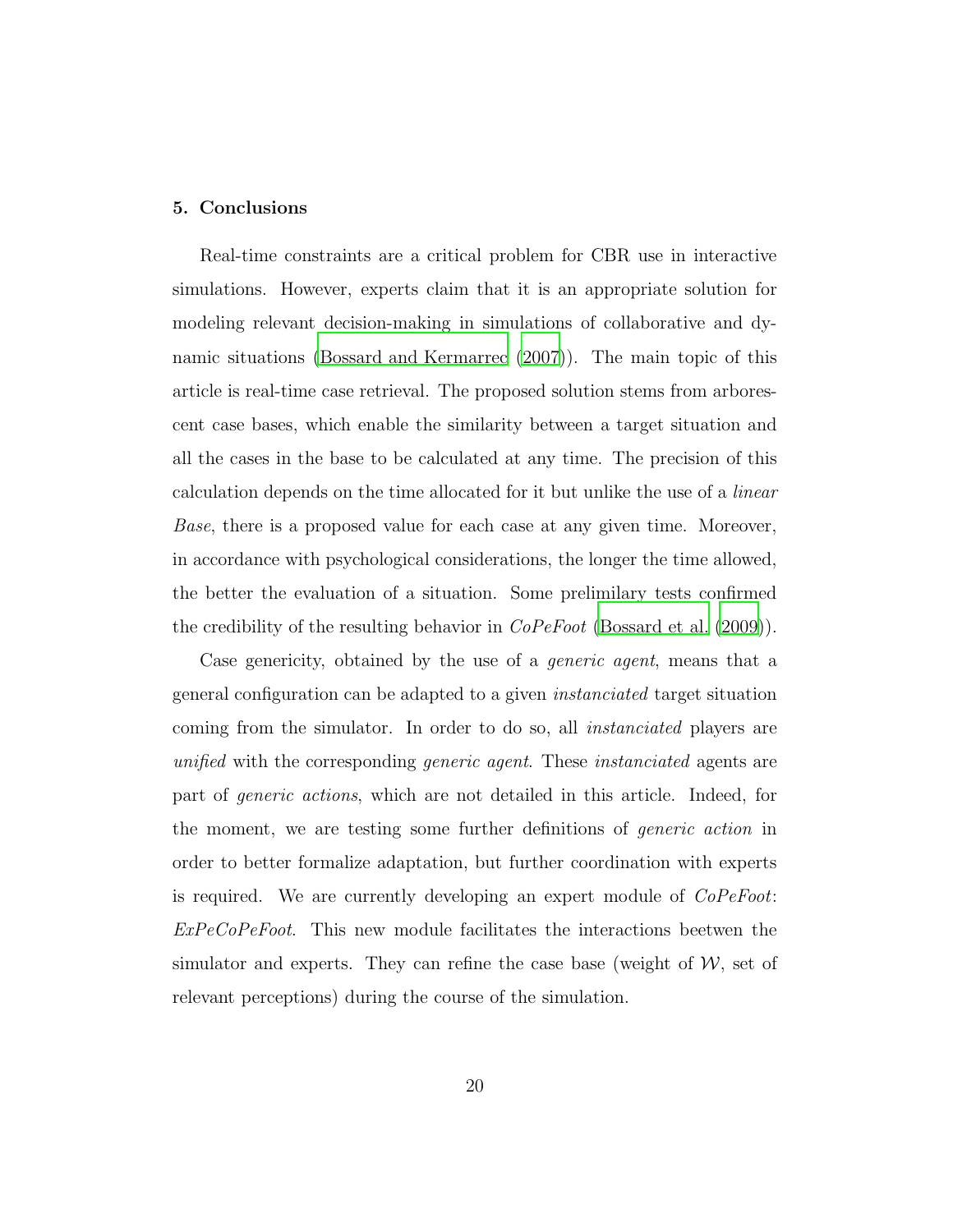#### References

- <span id="page-20-2"></span>Aamodt, A., Plaza, E., 1994. Case-based reasoning: Foundational issues, methodological variations, and system approaches. AI Commun. 7 (1), 39–59.
- <span id="page-20-1"></span>Argilaga, M., Jonsson, G., 2003. Detection of real-time patterns in sports: Interactions in soccer. International Journal of Computer Science in Sport Volume 2/Edition 2 (1), 118–121.
- <span id="page-20-3"></span>Bénard, R., Aubry, M., De Loor, P., 2006. Context: An information medium for dynamic and collaborative situations. In: Proceedings of the 2006 IEEE International Conference on Information Reuse and Integration, IRI - 2006, September 16 - 18, 2006, Waikoloa Village Hilton, Waikoloa, Hawaii, USA. IEEE Systems, Man, and Cybernetics Society, pp. 226–231.
- <span id="page-20-0"></span>Bideau, B., Kulpa, R., Ménardais, S., Fradet, L., Multon, F., Delamarche, P. et Arnaldi, B., 2003. Real handball goalkeeper vs. virtual handball thrower. Presence: Teleoperators & Virtual Environments 12 (4), 411–421.
- <span id="page-20-5"></span>Bossard, C., Bénard, R., Kermarrec, G., Tisseau, J., 2009. An exploratory evaluation of virtual football players believability. In: Richir, S., Shirai, A. (Eds.), Proceedings of 11th Virtual Reality International Conference (VRIC09). pp. 171–172.
- <span id="page-20-4"></span>Bossard, C., Bénard, R., Tisseau, J., 2006. Understanding dynamic and collaborative situation: A context based approach. In: Proceedings of the 9th IASTED International Conference Computers and Advanced Technology in Education,. V. Uskov, Lima, Peru, pp. 226–231.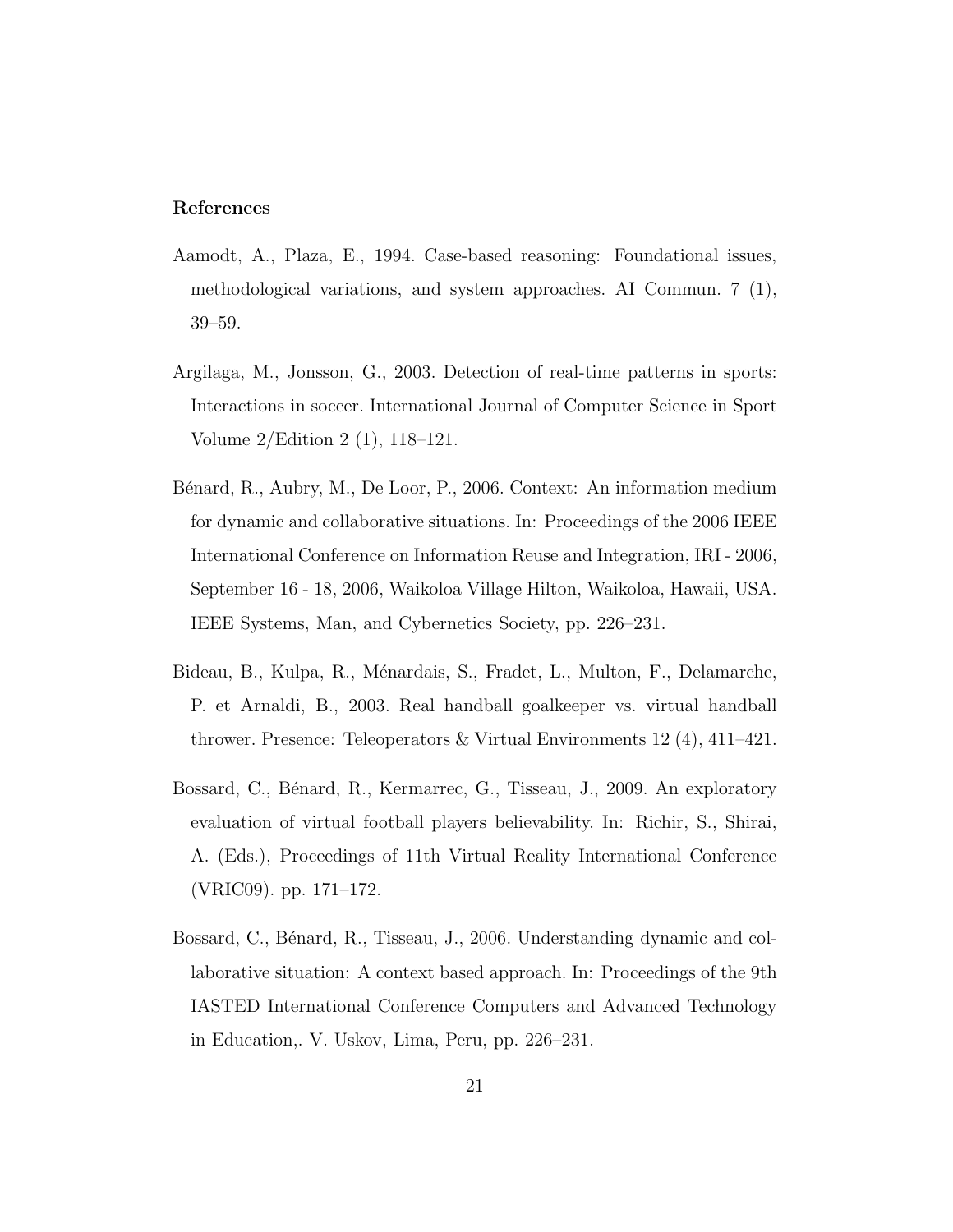- <span id="page-21-6"></span>Bossard, C., Kermarrec, G., 2007. Decision-making under time pressure situation: study of the counter-attack with expert football players. In: Buys, R., Buekers, M., Daly, D. (Eds.), Proceedings of the 12th International ACAPS Conference: Movement and Sport Science Around the World. pp. 428–429.
- <span id="page-21-2"></span>Brézillon, P., 1999. Context in problem solving: a survey. The Knowledge Engineering Review 14 (1), 47–80.
- <span id="page-21-1"></span>Buche, C., Querrec, R., De Loor, P., Chevaillier, P., 2004. MASCARET : A pedagogical multi-agent system for virtual environment for training. International Journal of Distance Education Technologies 2 (4), 41–61.
- <span id="page-21-5"></span>Cordier, A., Fuchs, B., Mille, A., 2006. Engineering and learning of adaptation knowledge in case-based reasoning. In: Staab, S., Svatek, V. (Eds.), 15th International Conference on Knowledge Engineering and Knowledge Management EKAW'06. No. 4248 in LNAI. Springer-Verlag Berlin Heidelberg, pp. 303–317.
- <span id="page-21-3"></span>Eremeev, A., Varshavsky, P., 2006. Analogous reasoning and case-based reasoning for intelligent decision support systems. International Journal of Information Theories & Applications 13 (4), 316–324.
- <span id="page-21-0"></span>Ferey, N., Bouyer, G., Martin, C., Bourdot, P., Nelson, J., Burkhardt, J.- M., 2008. User needs analysis to design a 3D multimodal protein-docking interface. In: IEEE Symposium on 3D User Interfaces. pp. 125–132.
- <span id="page-21-4"></span>Gibson, J. J., 1958. Visually controlled locomotion and visual orientation in animals. British Journal of Psychology 49, 182–194.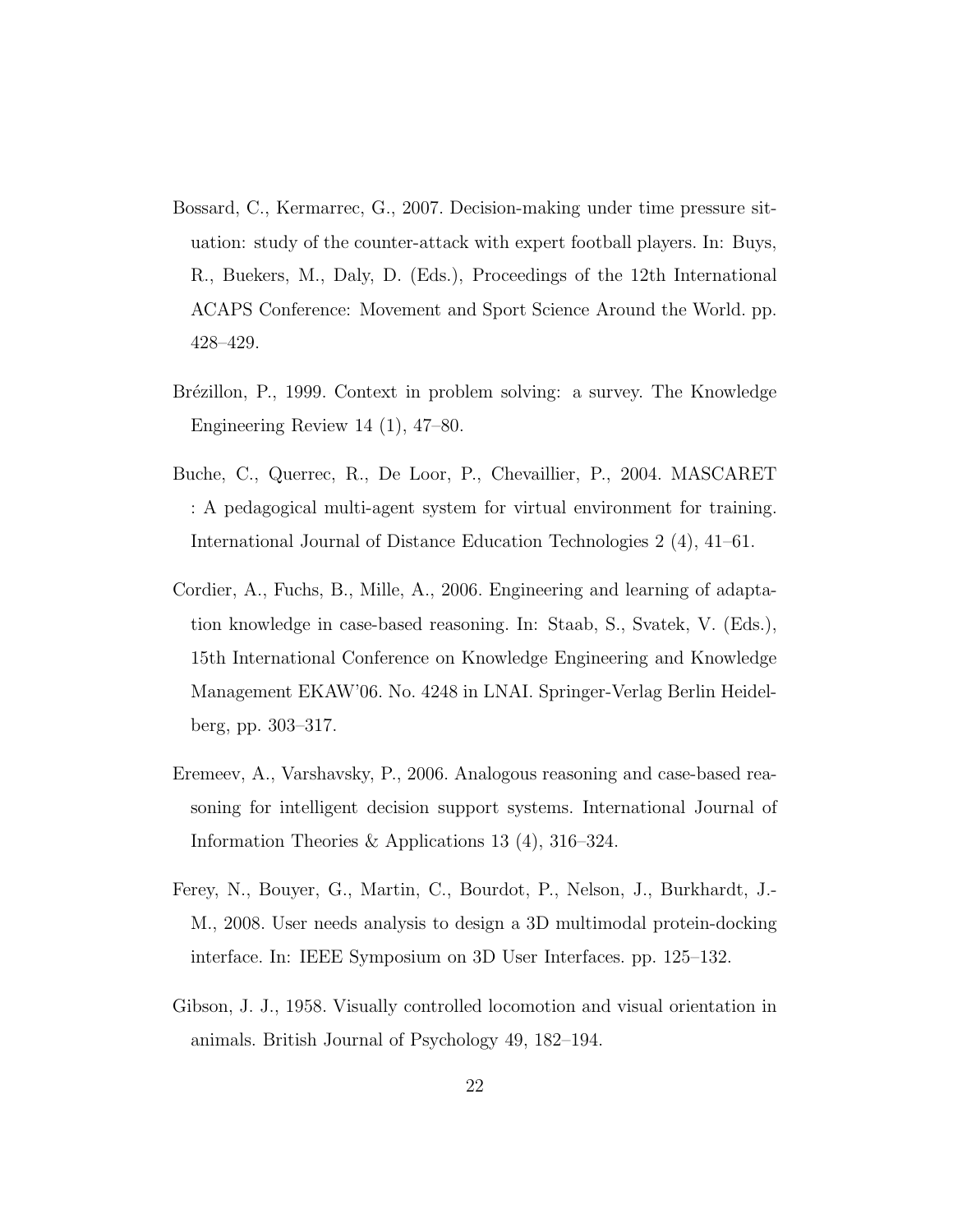- <span id="page-22-0"></span>Gonzalez, A. J., Ahlers, R., 1998. Context-based representation of intelligent behavior in training simulations. Transactions of the Society for Computer Simulation International 15 (4), 153–166.
- <span id="page-22-4"></span>Klein, G., 2008. Naturalistic decision making. Human Factors 50 (3), 456– 460.
- <span id="page-22-1"></span>Kofod-Petersen, A., Mikalsen, M., 2005. Context: Representation and Reasoning – Representing and Reasoning about Context in a Mobile Environment. Revue d'Intelligence Artificielle 19 (3), 479–498.
- <span id="page-22-3"></span>Kolodner, J., 1993. Case-Based Reasoning. Morgan Kaufmann Publishers.
- <span id="page-22-6"></span>Kumar, K. A., Singh, Y., Sanyal, S., 2009. Hybrid approach using casebased reasoning and rule-based reasoning for domain independent clinical decision support in ICU. Expert Systems with Applications 36 (1), 65 – 71.
- <span id="page-22-2"></span>Laird, J. E., Duchi, J. C., 2000. Creating human-like synthetic characters with multiple skill levels: A case study using the soar quakebot. In: Proceedings of the AAAI 2000 Fall Symposium: Simulating Human Agents. pp. 54–58.
- <span id="page-22-5"></span>Lieber, J., 2007. Application of the Revision Theory to Adaptation in Case-Based Reasoning: the Conservative Adaptation. In: Rosina O. Weber, Michael M. Richter (Eds.), 7th International Conference on Case-Based Reasoning - ICCBR'07. Vol. 4626 of Lecture Notes in Artificial Intelligence. Springer Berlin / Heidelberg, pp. 239–253.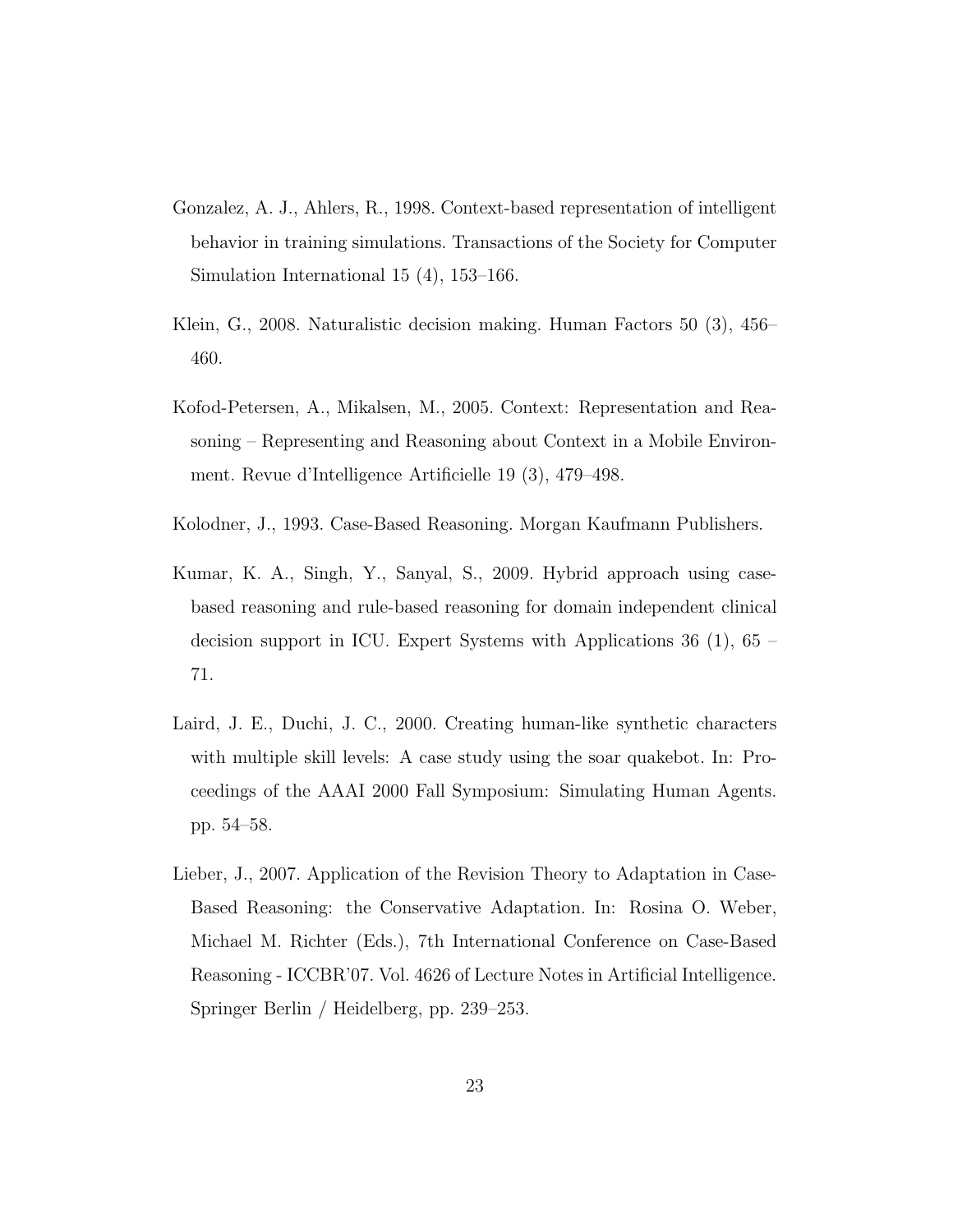- <span id="page-23-3"></span>Loyall, A. B., Reilly, W. S. N., Bates, J., Weyhrauch, P., 2004. System for authoring highly interactive, personality-rich interactive characters. In: Proceedings of the 2004 ACM SIGGRAPH/Eurographics symposium on Computer animation. Eurographics Association, pp. 59–68.
- <span id="page-23-2"></span>Metoyer, R., Hodgins, J., 2000. Animating athletic motion planning by example. Graphics Interface, 6168.
- <span id="page-23-1"></span>Raybourn, E. M., 2007. Applying simulation experience design methods to creating serious game-based adaptive training systems. Interacting with Computers 19 (2), 206–214.
- <span id="page-23-6"></span>Riesbeck, C., Schank, R., 1989. Inside Cased-Based Reasoning. Lawrence Erlbaum Associates.
- <span id="page-23-5"></span>Ros, R., Veloso, M., de M`antaras, R. L., Sierra, C., Arcos, J. L., 2006. Retrieving and reusing game plays for robot soccer. In: Proceedings of ECCBR-2006. Vol. 4106 of Lecture Notes in Artificial Intelligence. Springer, Oludeniz, Turkey, pp. 47–61.
- <span id="page-23-4"></span>Sanza, C., Panatier, C., Duthen, Y., 1999. Adaptive behavior for cooperation: a virtual reality application. In: RO-MAN'99, 8th IEEE International Workshop on Robot and Human Interaction. pp. 76–81.
- <span id="page-23-0"></span>Volbracht, S., Domik, G., Backe-Neuwald, D., Rinkens, H.-D., 1998. The city game: An example of a virtual environment for teaching spatial orientation. Journal of Universal Knowledge Management 4 (4), 461–465.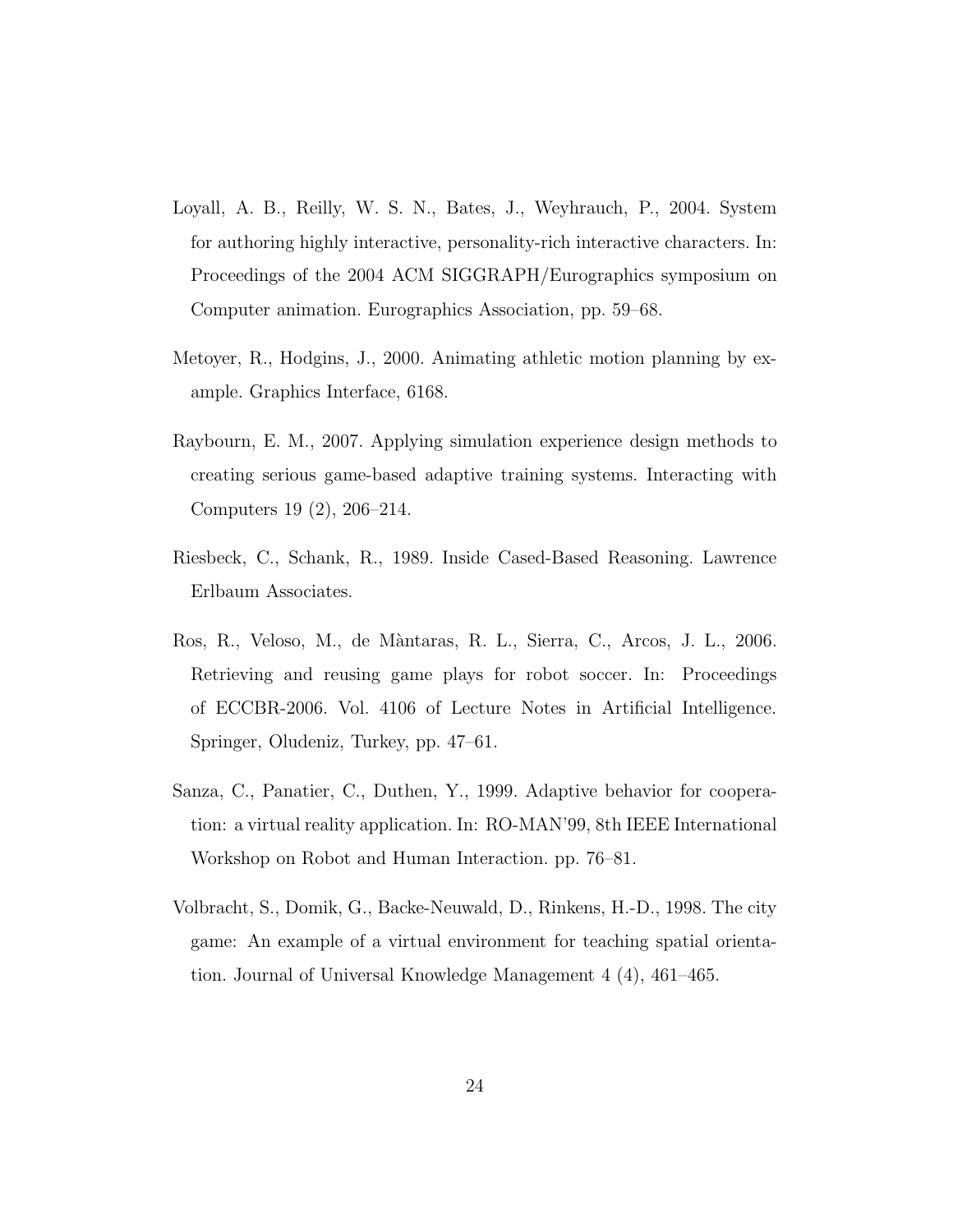## 6. Table

| $\boldsymbol{n}$ | S                                                                | $\mathcal{C}$                    |
|------------------|------------------------------------------------------------------|----------------------------------|
|                  | (with their types)                                               | (with its type)                  |
| distance         | $\{O1 \text{ (Physical object)}, O2 \text{ (Physical object)}\}$ | D (Qualitative value)            |
| relativePosition | $\{O1 \text{ (Physical object)}, O2 \text{ (Physical object)}\}$ | (Qualitative value)<br>$\lambda$ |
| orientation      | $\{O1$ (Physical object) }                                       | (Qualitative value)<br>$\theta$  |
| hasBall          | $\{P1 (Agent) \}$                                                | V (Boolean)                      |
| isMarked         | $\{P1 (Agent) \}$                                                | V (Boolean)                      |
| markedBy         | $\{P1 \text{ (Agent)}, P2 \text{ (Agent)}\}$                     | (Boolean)<br>V                   |
| callForBall      | $\{P1 (Agent) \}$                                                | V (Boolean)                      |
| callForSupport   | $\{P1 (Agent) \}$                                                | V (Boolean)                      |
| partner          | $\{P1 (Agent) \}$                                                | V (Boolean)                      |
| isInAttack       | $\{P1 (Agent) \}$                                                | V (Boolean)                      |
| ratio            | $\{DO1 (Team) \}$                                                | N (Qualitative value)            |
| lastAction       | $\{D01 \ (Action) \}$                                            | B (Boolean)                      |

Table 1: Predicates expressing the context of an agent in CoPeFoot. For example, the first predicate expresses a distance between two objects and is formalized by  $pr_x = \{\{distance, (A, B), D\}\}\.$  When  $type(A) = type(B) = PhysicalObject, type(D) =$  $QualitativeValue$  (for a distance, qualitative values of this variable are  ${close, far, long}.$ ).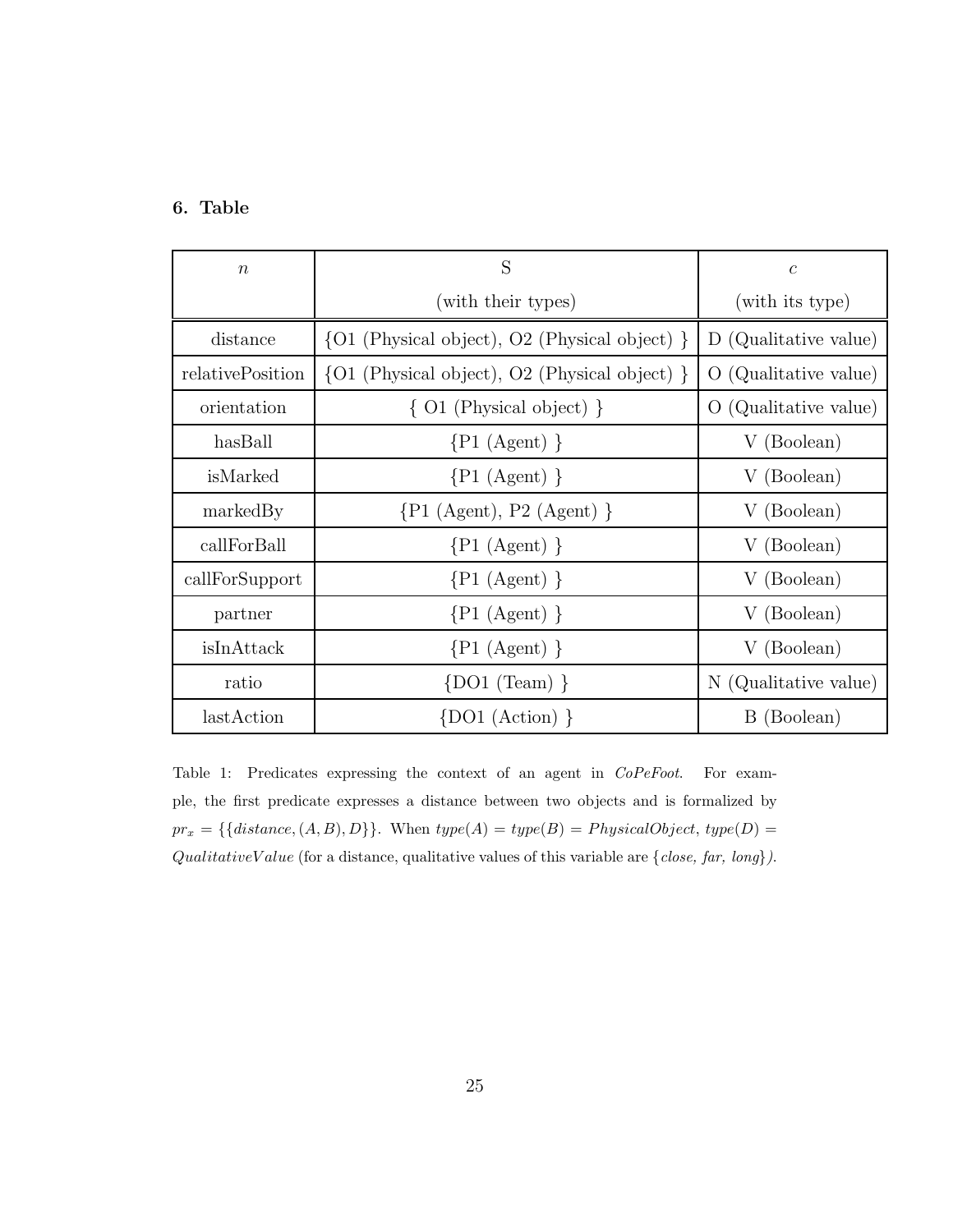#### 7. Figure captions

*Caption of figure 1*

The Principles of CBR.

*Caption of figure 2*

Case-based reasoning within simulations of interactive dynamic situations.

*Caption of figure 3*

A user interacting with agents in the CoPeFoot simulator.

*Caption of figure 4*

Example of XML formalization of a small context in *CoPeFoot*:  $\{\{hashall, \{Y1\}, Y2\}, \{partner, \{X1\}, X2\}, \{distance, \{Z1, Z2\}, Z3\}\}$ 

#### *Caption of figure 5*

XML formalization of a generic case in *CoPeFoot*.

 $\label{eq:case1} case1 = \{\{\{hasBall, \{me\}, false\}, \{partner, \{A\}, true\}, \{distance, \{ball, A\}, long\}\},$  $\{0, 3, 0, 7, 0, 45\}\}.$  The main difference with the context is that the variables are instanciated (with generic agents for agent variables and with constants for all other variables).

#### *Caption of figure 6*

Example of a case base tree.

### *Caption of figure 7*

Number of perceptions stored in *linearBase* (dotted line) relative to *tree-Base* (continuous line) during acquisition of new cases.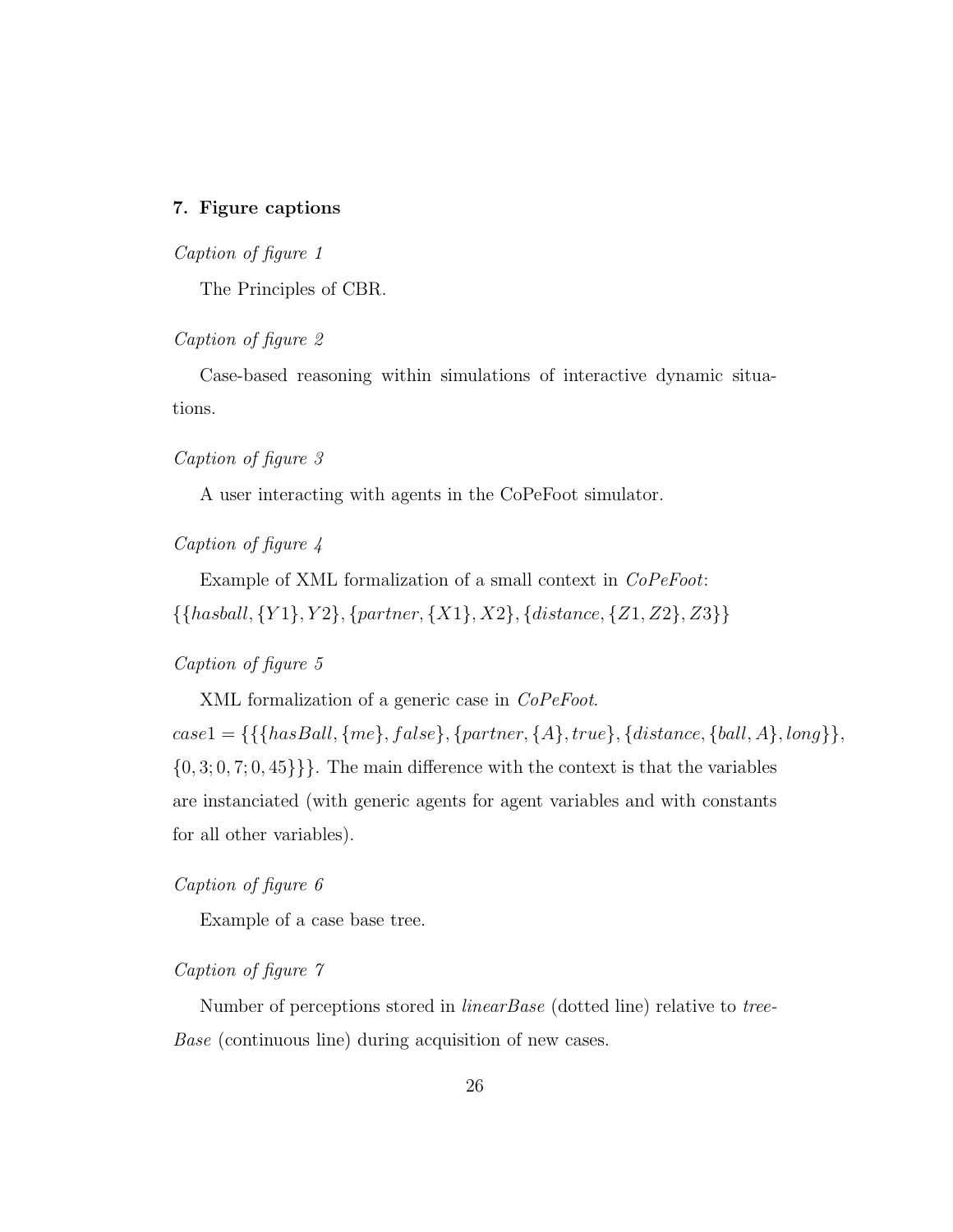## *Caption of figure 8*

Influence of the  $\alpha$  parameter on precision and recall (see text for details). When alpha changes from 0 to 1 precision decreases and recall increases.

## *Caption of figure 9*

Precision and recall under time pressure (in milliseconds) for classical and perceptions tree similarities.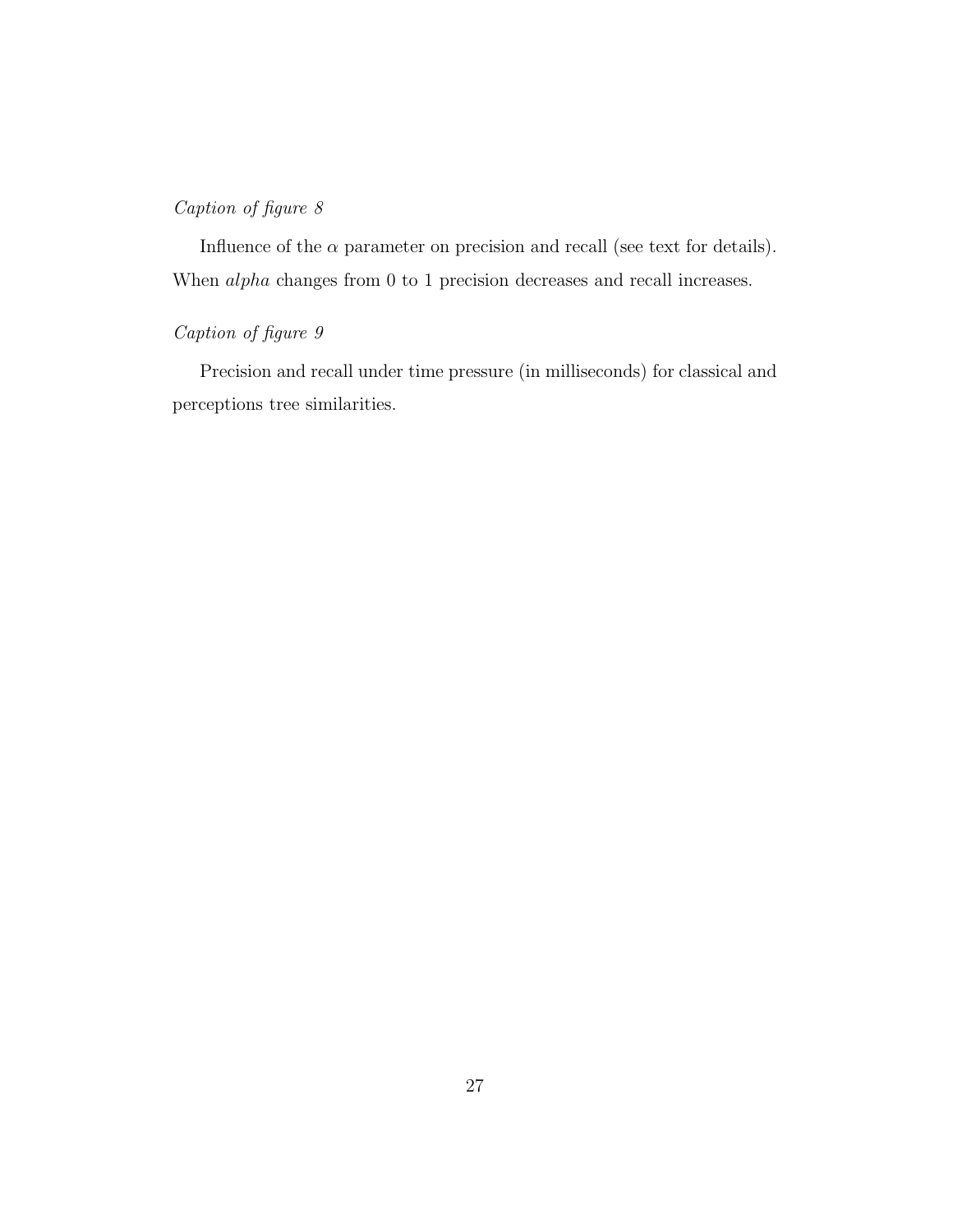## 8. Figures



<span id="page-27-0"></span>Figure 1: The Principles of CBR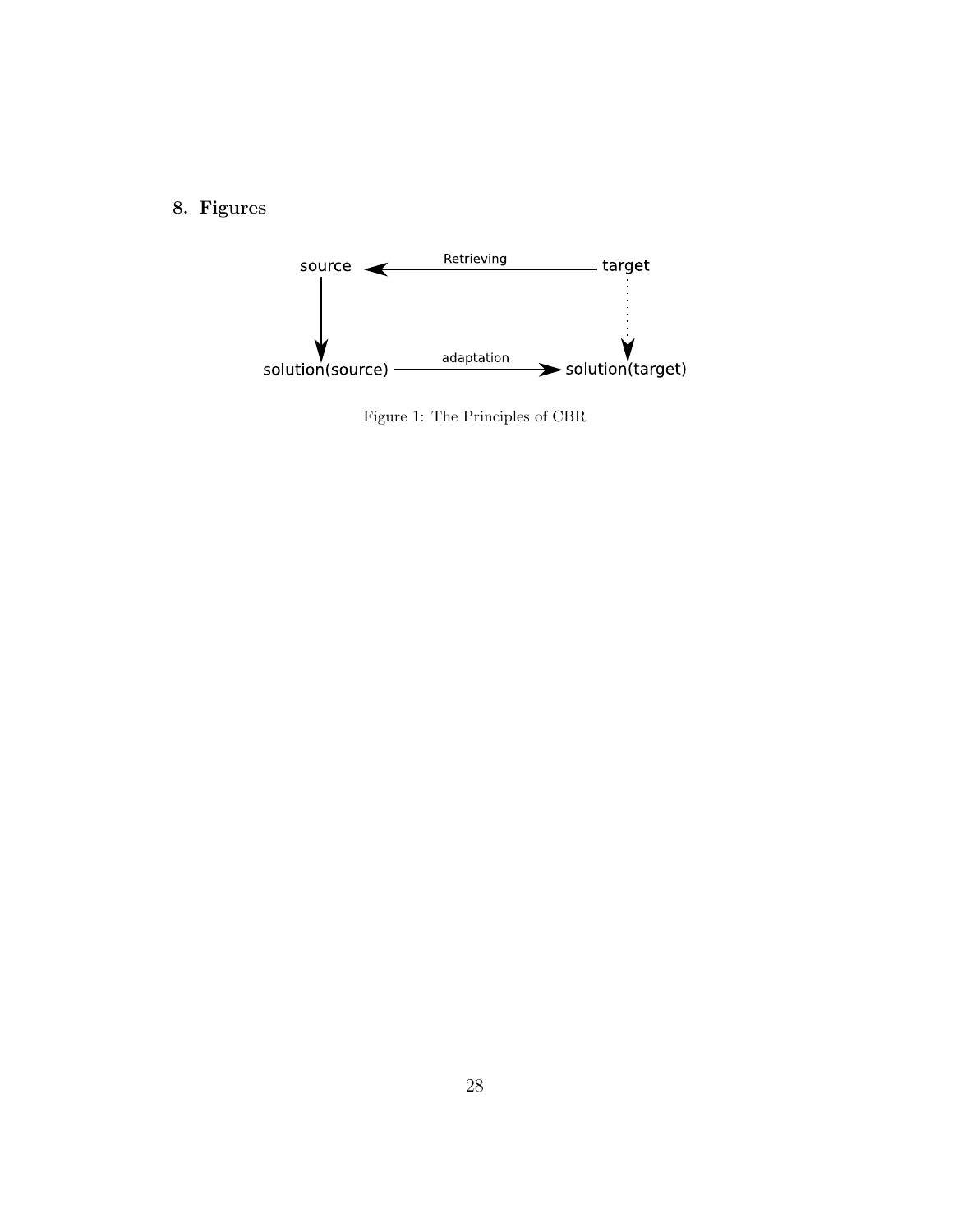

<span id="page-28-0"></span>Figure 2: Case-based reasoning within simulation of interactive dynamic situations



<span id="page-28-1"></span>Figure 3: A user interacting with agents in the CoPeFoot simulator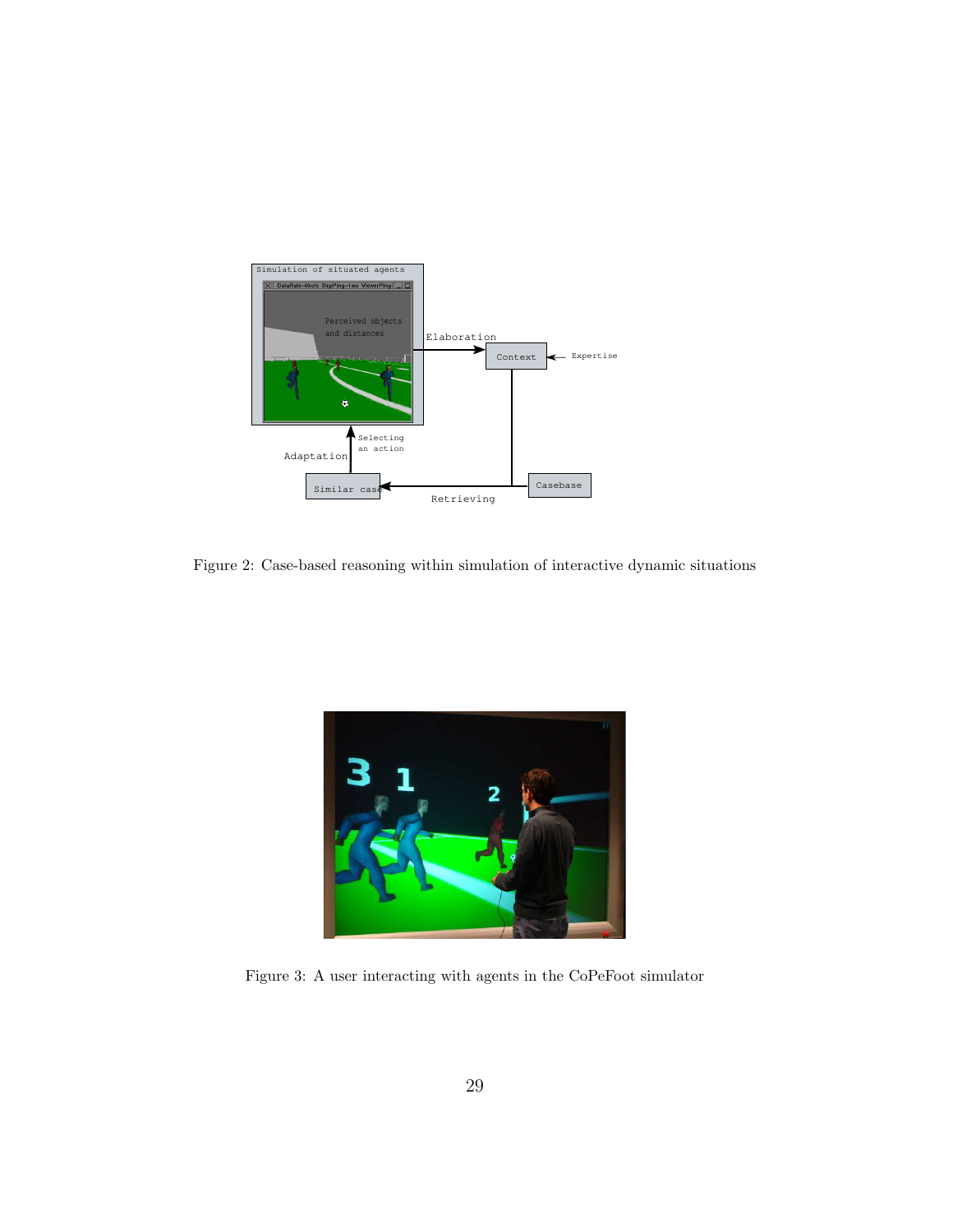```
<ctx><predicate>
  <name=hasball>
 <variable name=Y1 type=Agent />
 <choiceVariable name=Y2 type=Boolean />
</predicate>
<predicate>
  <name> partner </name>
  <variable name=X1 type=Agent />
  <choiceVariable name=X2 type=Boolean />
 </predicate>
 <predicate>
  <name> distance </name>
  <variable name=Z1 type=PhysicalObject />
 <variable name=Z2 type=Agent />
 <choiceVariable name=Z3 type=QualitativeValue value=far />
 </predicate>
\langle/\text{ctx}\rangle
```
<span id="page-29-0"></span>Figure 4: Example of XML formalization of a small context in CoPeFoot:  $\{\{hashall, {Y1}, {Y2}, {partner, {X1}, {X2}, {distance, {Z1}, {Z2}, {Z3}}\}\}\$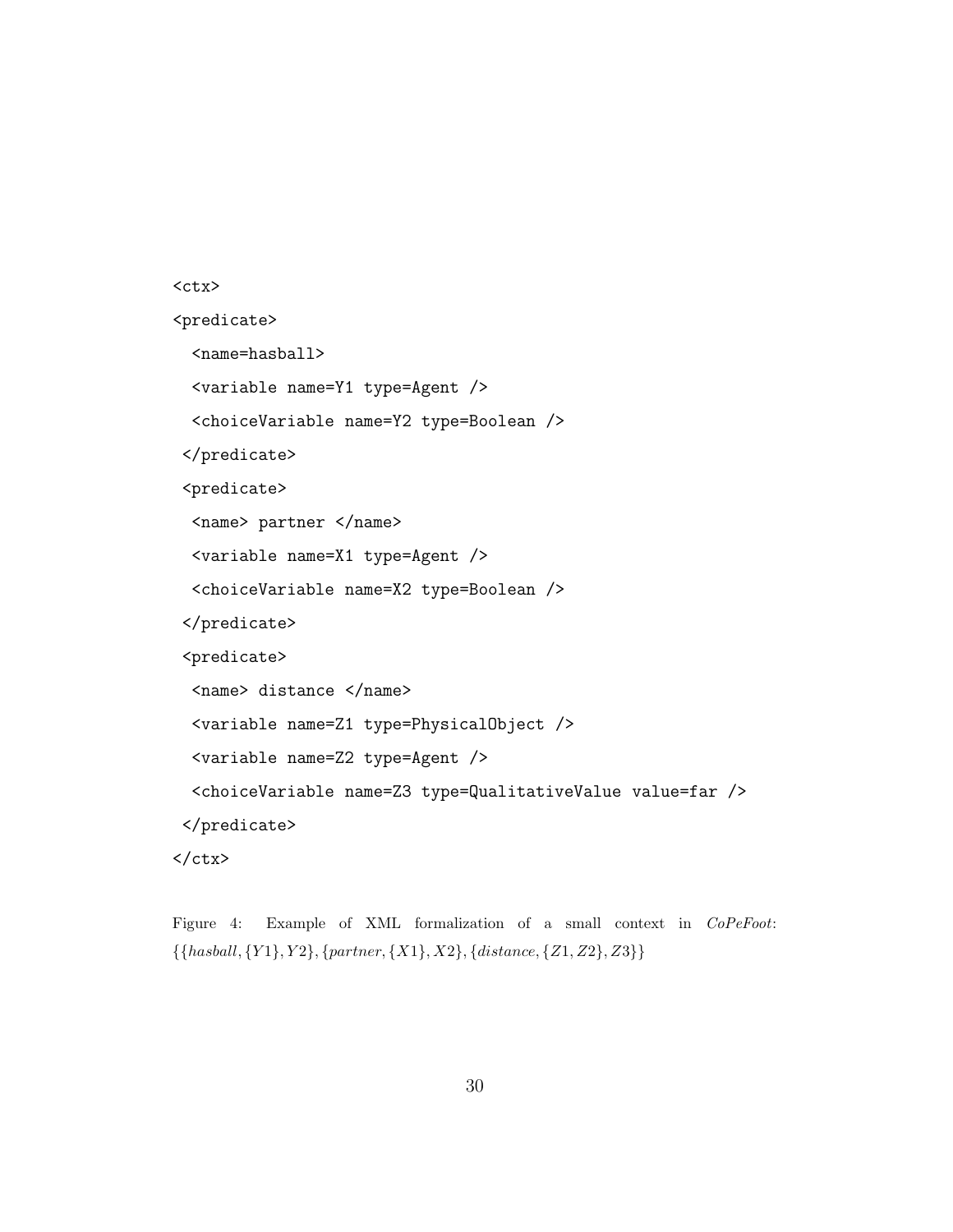```
<case id=case1>
 <predicate>
   <name> hasball </name>
   <value val="me" type=GenericAgent />
   <valueChoice val=false type=Boolean />
   \langle \text{w11 val=0,3 } \rangle</predicate>
 <pred>
  <name> partner </name>
  <value val=A type=GenericAgent />
  <valueChoice val=true type=Boolean />
  <w21 val=0,7 />
 </predicate>
 <predicate>
  <name> distance </name>
  <value val=ball type=Ball />
  <value val=A type=GenericAgent />
  <valueChoice val=long type=QualitativeValue values={close,far,long} />
  <w31 val=0,45 />
 </predicate>
</case>
```
<span id="page-30-0"></span>Figure 5: XML formalization of a generic case in  $CoPeFoot.$  case1 =  $\{ {\{\{\textit{hasBall}, \{\textit{me}\}, \textit{false}\}, \{\textit{partner}, \{\textit{A}\}, \textit{true}\}, \{\textit{distance}, \{\textit{ball}, \textit{A}\}, \textit{long}\}\}, \{0, 3; 0, 7; 0, 45\} \}.$ The main difference with the context is that the variables are instanciated (with generic agents for agent variables and with constants for all other variables)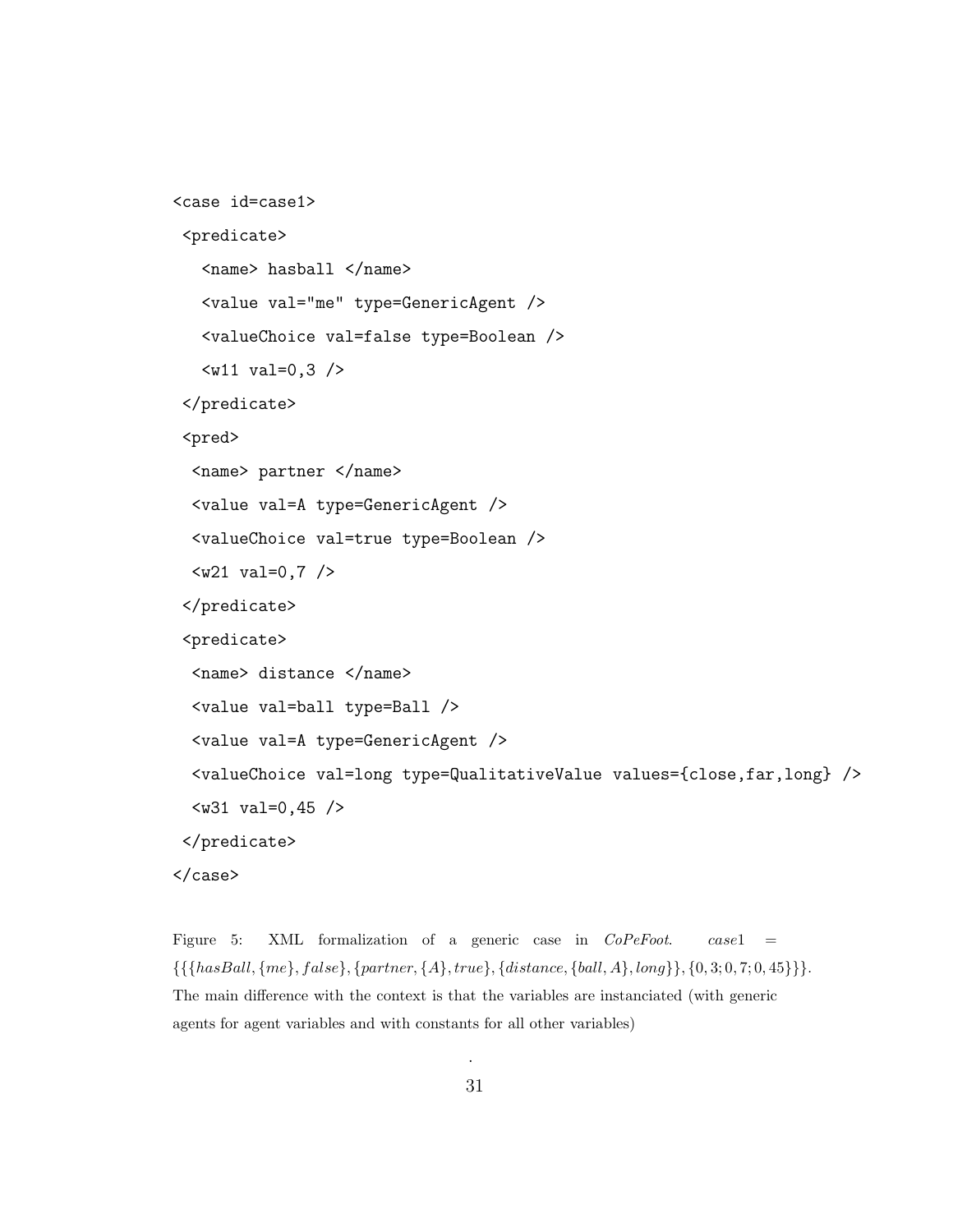

<span id="page-31-0"></span>Figure 6: Example of a case base tree



<span id="page-31-1"></span>Figure 7: Number of perceptions stored in linearBase (dotted line) relative to treeBase (continuous line) during acquisition of new cases.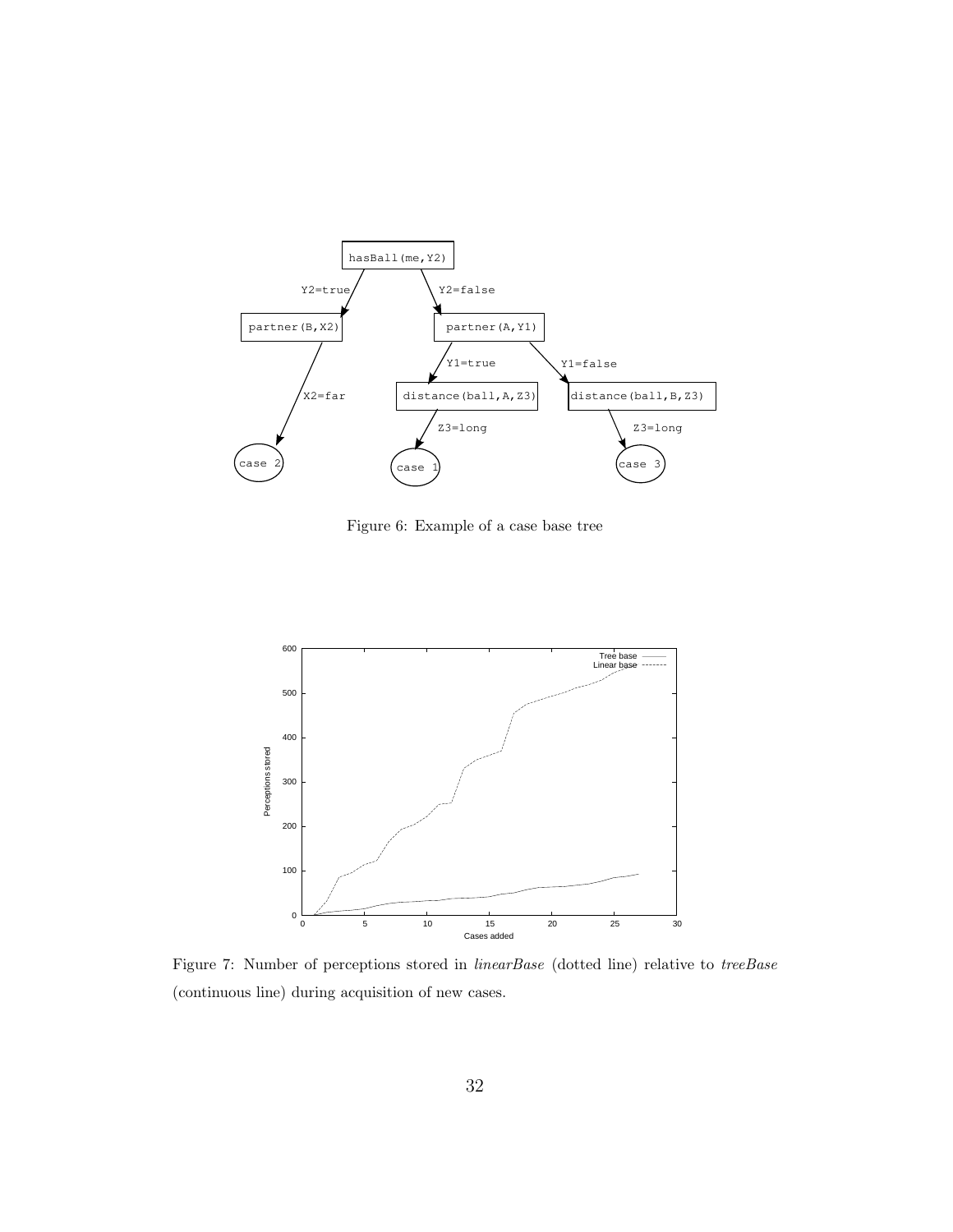

<span id="page-32-0"></span>Figure 8: Influence of the  $\alpha$  parameter on precision and recall (see text for details). When  $\alpha$  changes from 0 to 1 precision decreases and recall increases.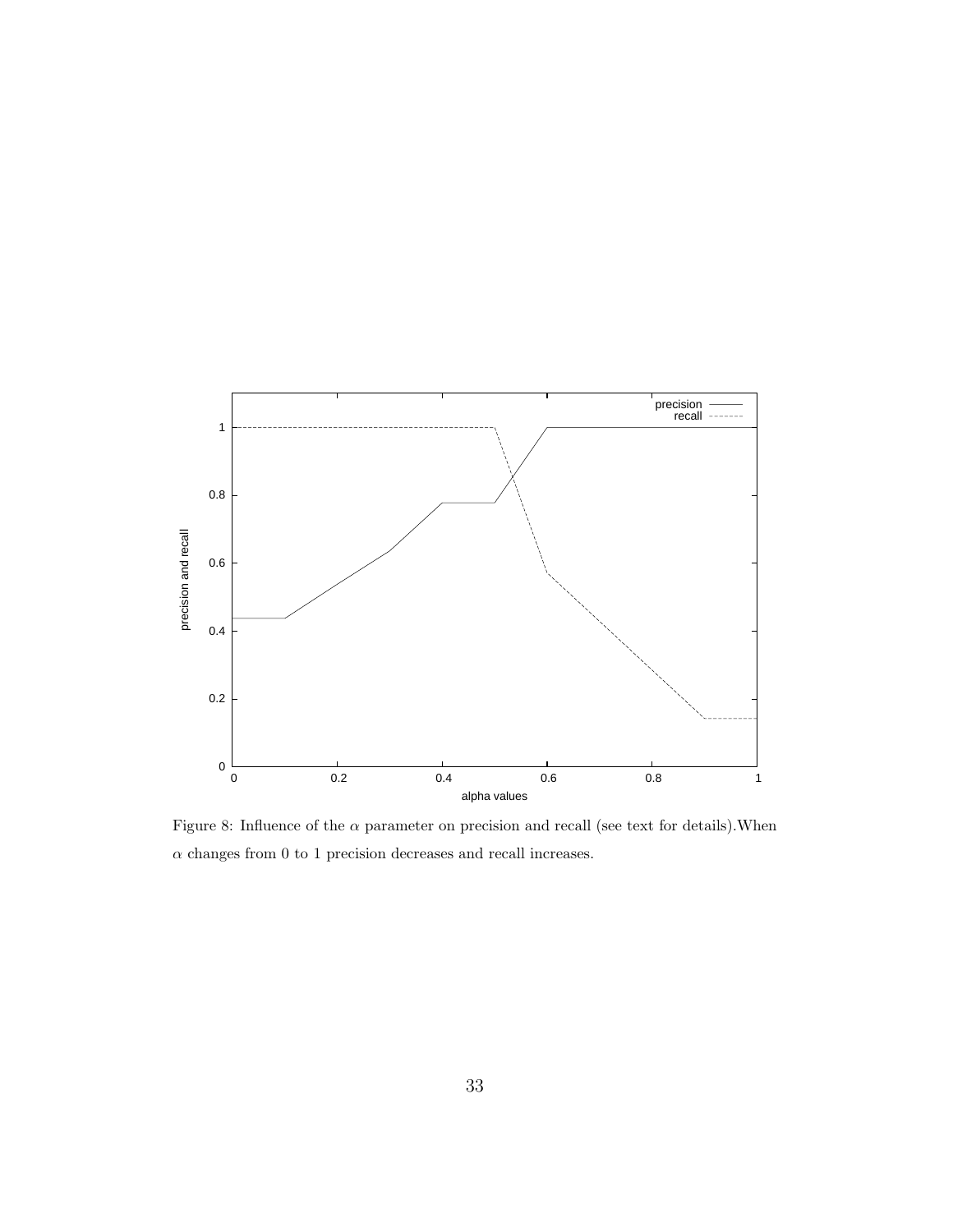

<span id="page-33-0"></span>Figure 9: Precision and recall under time pressure (in milliseconds) for classical and perceptions tree similarities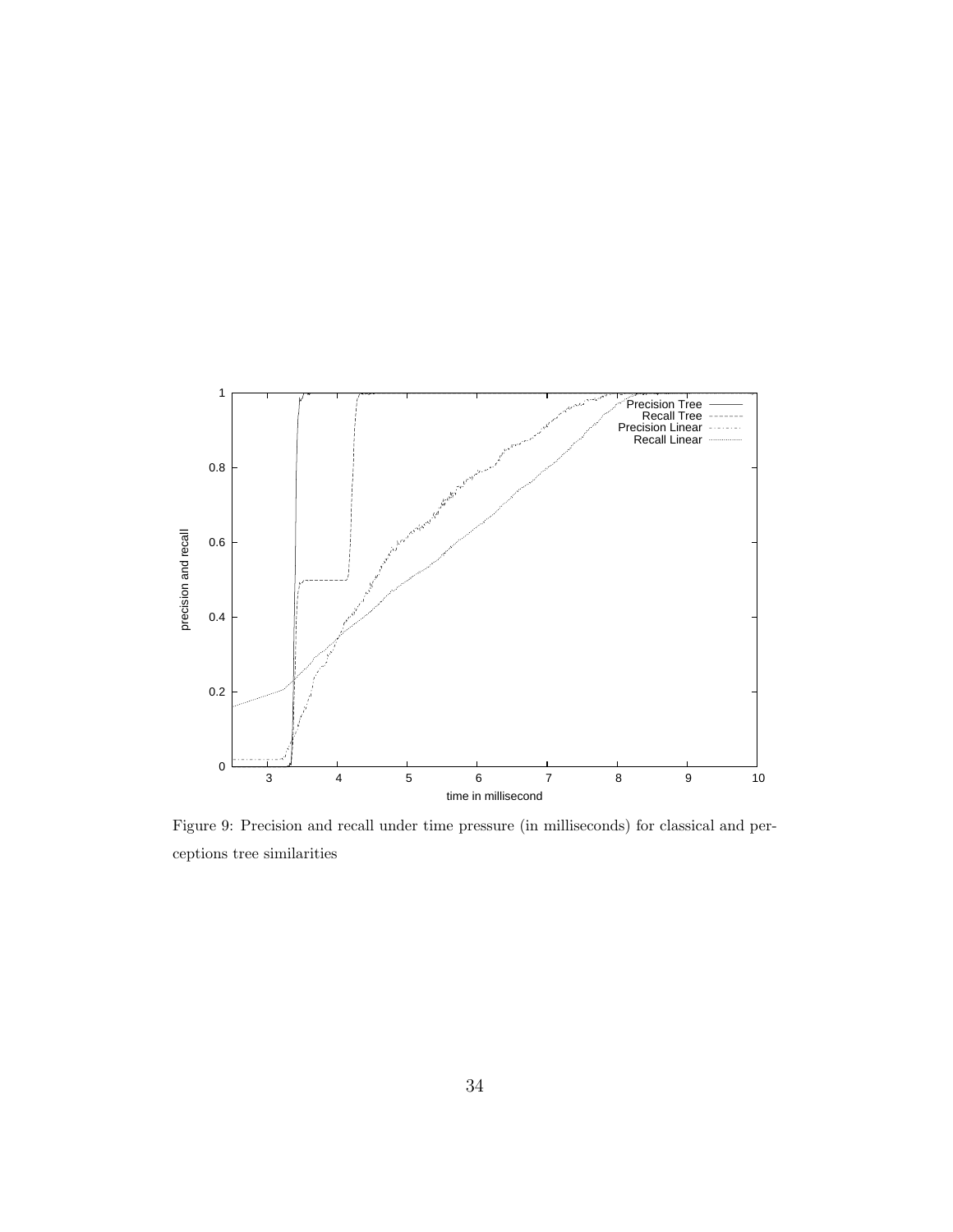

<span id="page-34-0"></span>Figure 10: Precision and recall under the number of authorized tests on perceptions for linear Base and tree Base similarity